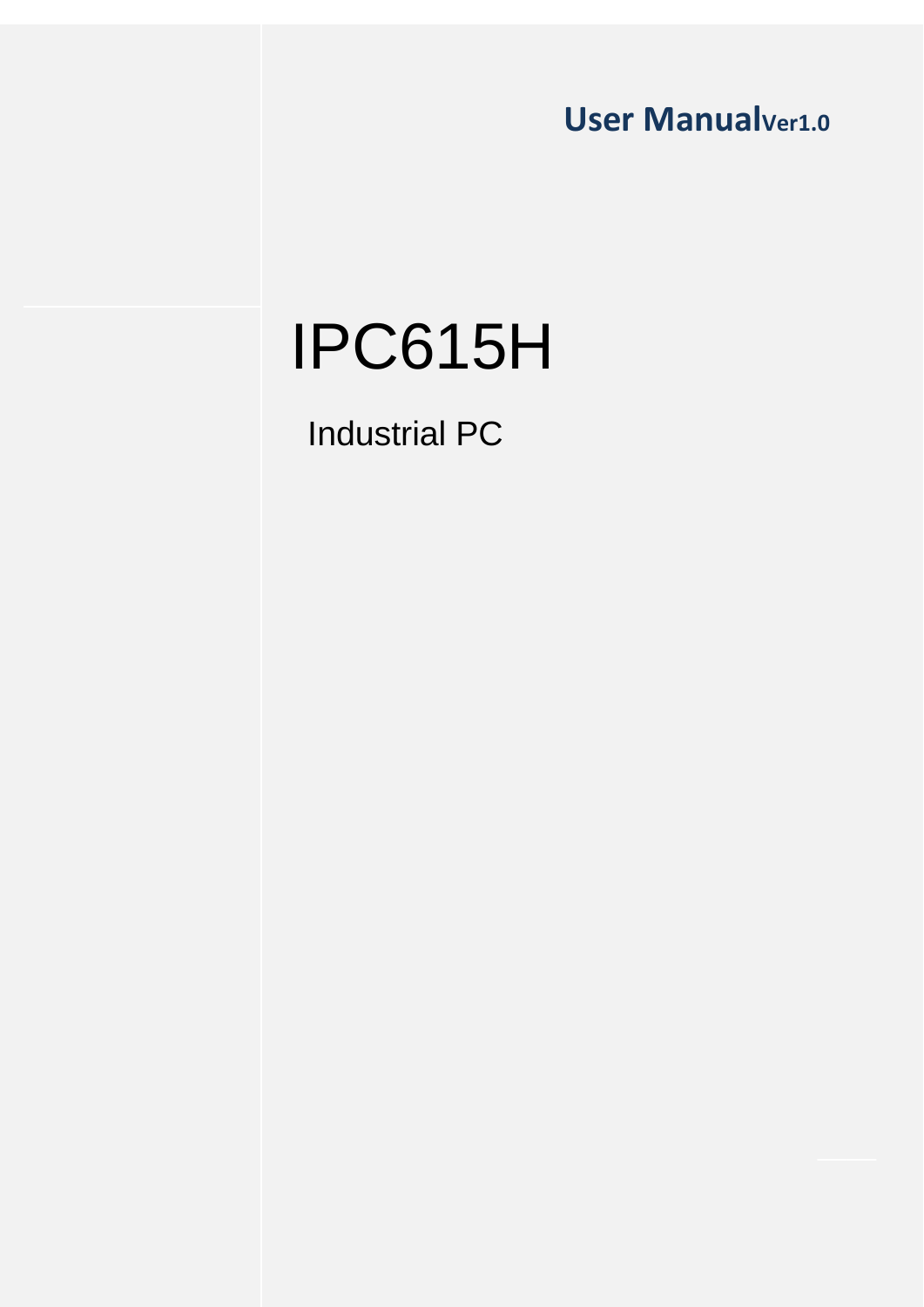# **Copyright**

## **Copyright notice**

The information in this document is subject to change without prior notice in order to improve reliability, design and function and doesn't represent a commitment on the part of manufacturer.

In no event will the manufacturer be liable for direct, indirect, special, incidental, or consequential damage arising out of the use or inability to use the product or documentation, even if advised of possibility of such damages.

This document contains proprietary information protected by copyright. All rights are reserved. No part of this manual maybe reproduced by any mechanical, electronic, or other means in any form without prior written permission of manufacturer.

## **Trademarks**

All registered trademarks and product names mentioned herein are used for identification purposes only and may be trademarks and/or registered trademarks of their respective owners.

AMI is a trademark of American Megatrends, Inc.

Intel &Atom are trademarks of Intel Corporation

IBM, PC/AT, PS/2&VGA are trademarks of International Business Machines Corporation

Microsoft Windows is a trademark of Microsoft Corp.

RTL is trademark of Realtek Semiconductor Co., Ltd.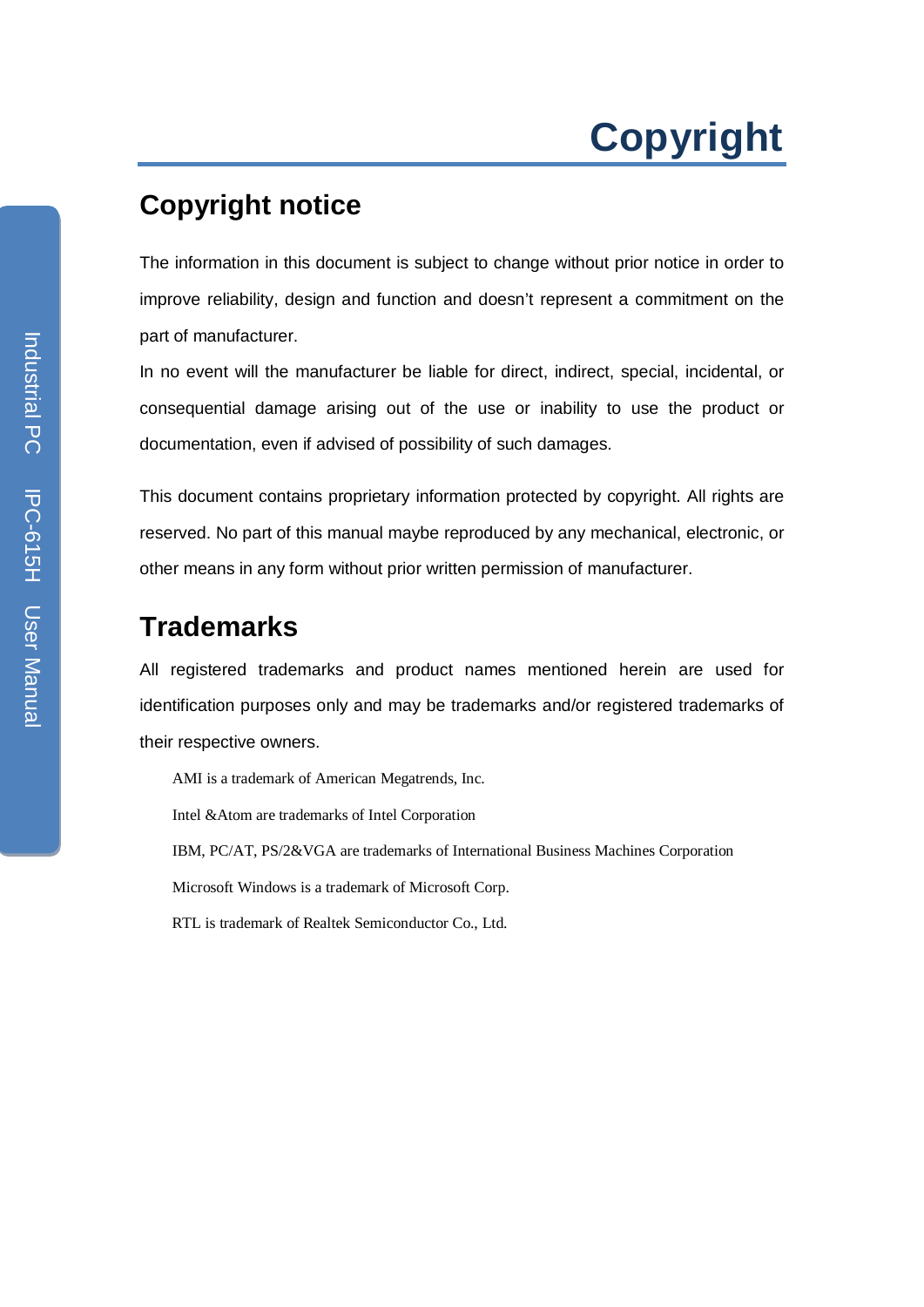# **Manual conventions**



#### **WARNING:**

Warnings appear where overlooked details may cause damage to the equipment or result in personal injury. Warnings should be taken seriously.



#### **CAUTION:**

Cautionary messages should be heeled to help reduce the chance of losing data or damaging the product.



#### **NOTE:**

These messages inform the reader of essential but non-critical information. These messages should be read carefully as any directions or instructions contained therein can help avoid making mistakes.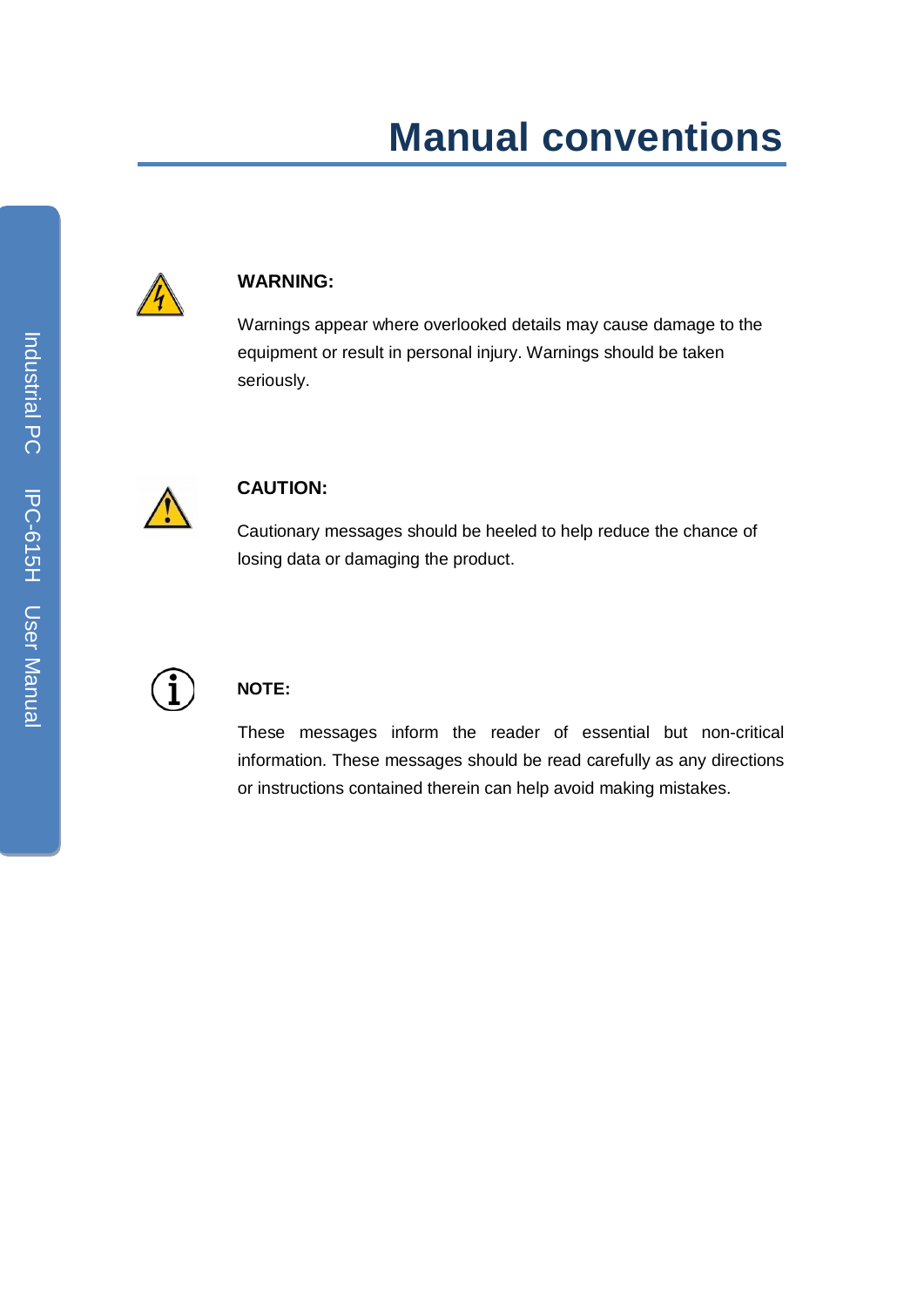# **Declaration of Conformity**

This restriction is subject to provide protection for system operation in business environment, which will produce, use and transmit radio frequency energy. Without notice of the instructions of the correct installation and use, it may cause harmful interference to radio communication. The interference prevention cannot be guaranteed even with proper installation according to the manual. If the device gets bad affect on the signal of radio / TV. User could insure by turn device on/off.

When this device produces some harmful interference, user can use the following measure to solve interference problem:

- Set the receiving antenna's direction or location.
- Increase the distance between this device and receiver.
- Plug in this device's power connector into different circuits of the power outlet with receiver

If you need technical support, please inform the dealer or experienced radio/TV technical personnel.



#### **NOTE:**

If user changes the setting unauthorized or repairs the device without any approval of the relevant authority, then user's rights of controlling this device will be canceled.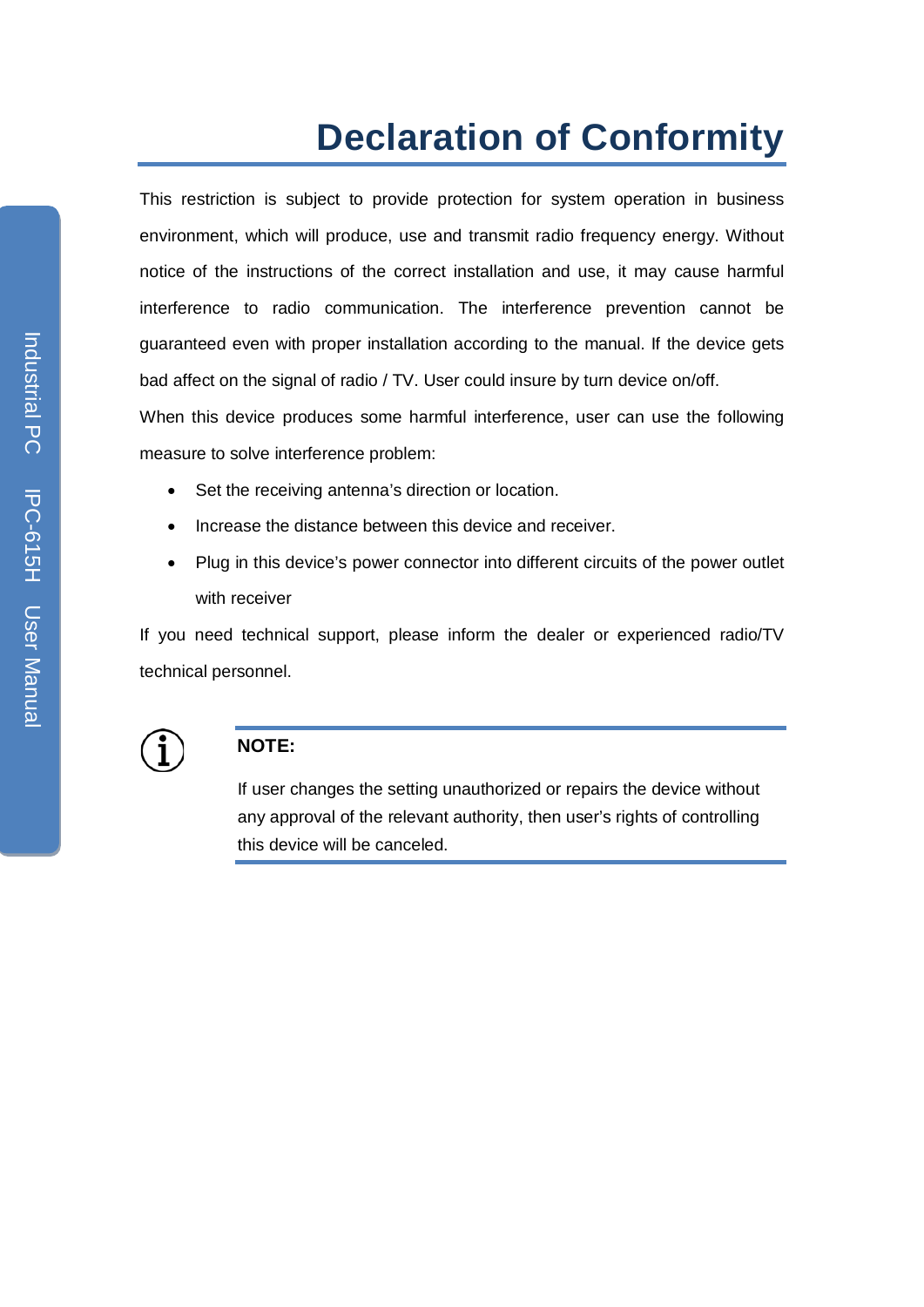# **Technical Support and Service**

Please visit the Nodka website http://en.nodka.com to get more details.

If you need additional assistance, please contact your system reseller or vendor. Please have the following information ready before you call:

- 1. Product name and serial number
- 2. The product specification
- 3. Description of your software (operational system, vision, application software, etc.)
- 4. A complete description of the problem
- 5. The exact wording of any error messages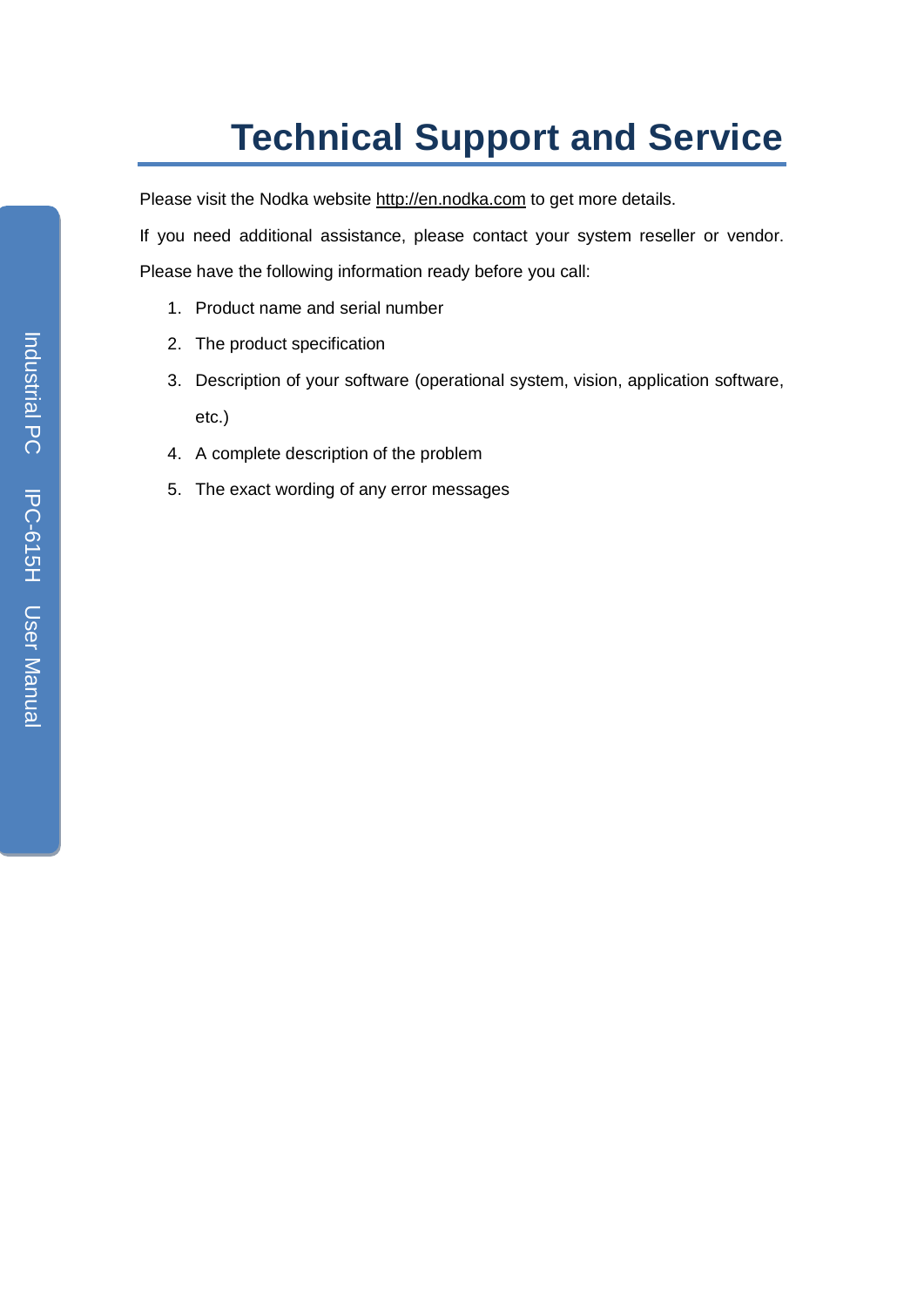# **Ordering Information**

| <b>Product code</b> | <b>Description</b>                                                                |
|---------------------|-----------------------------------------------------------------------------------|
|                     | No CPU/No Memory/No Hard Disk/4*RS232/2* (RS232/485) / 2 Gigabit Ethernet ports/  |
| <b>IPC615H</b>      | 6*USB2.0 (Support 4*USB3.0)/ HDMI/ VGA/ Audio card/ AC220V input/ 4PCI/ 1PCIe 4X/ |
|                     | $1PCIe1X/$ Parallel port/ 1.8m power line/ Two-year warranty                      |

## Optional equipment:

| <b>Name</b>           | <b>Description</b>                                                         |
|-----------------------|----------------------------------------------------------------------------|
| <b>CPU</b>            | Support Intel Pentium/ Celeron/ 2nd and 3rd Generation Core i3/5/7 CPU     |
| <b>Memory</b>         | Support DDR3 1600/1333/1066 MHz, 1 * SO-DIMM Slot, Up to 16 GB Memory Size |
| <b>Hard disk</b>      | Support $2.5$ "/ $3.5$ ", MSATA                                            |
| $[CD-ROM]$            | <b>Desktop Computer CD-ROM</b>                                             |
| <b>Keyboard/Mouse</b> | Optional                                                                   |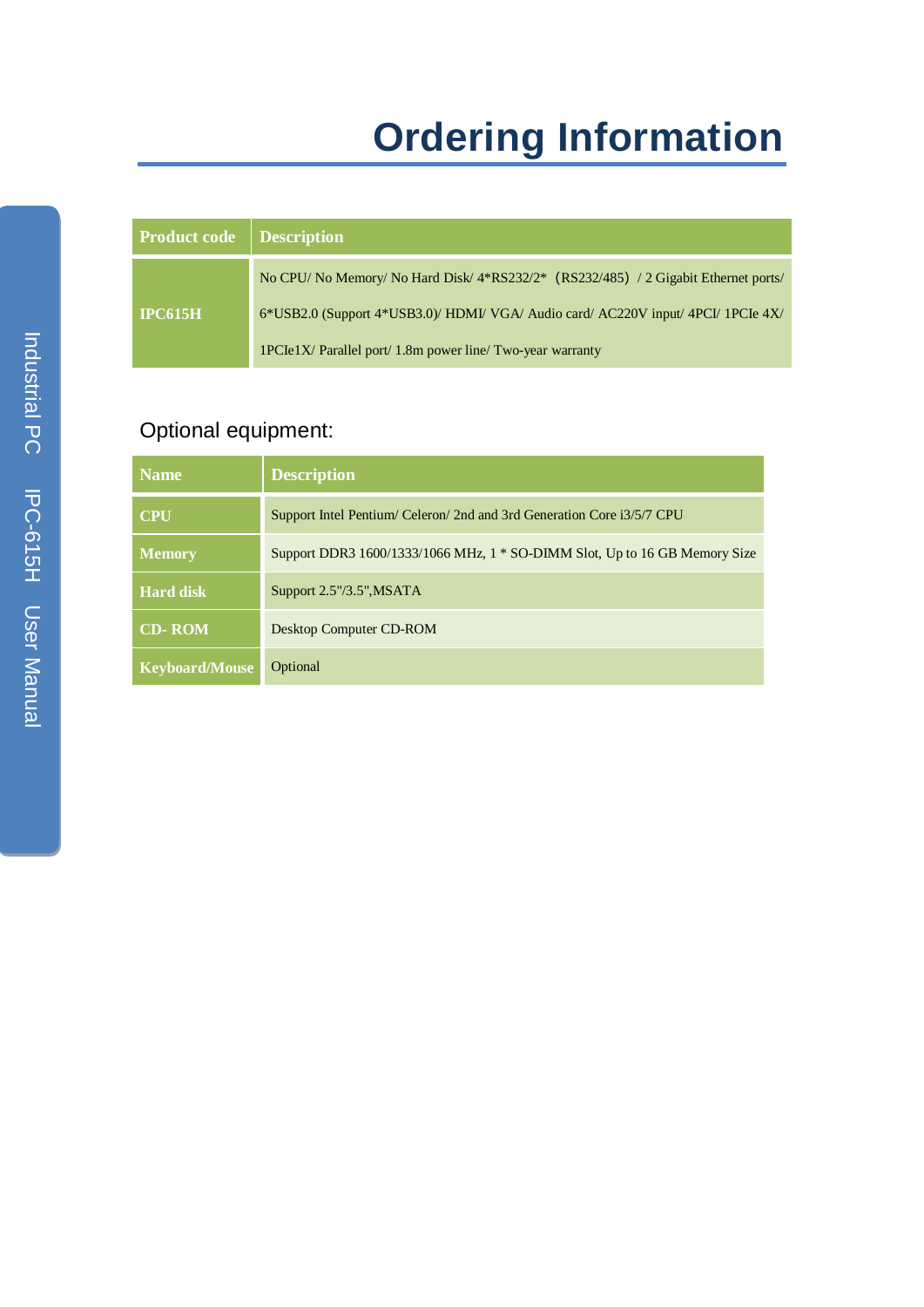# **Content**

| A.1                                                                                            |
|------------------------------------------------------------------------------------------------|
| A.2                                                                                            |
|                                                                                                |
| Hazardous Materials Disclosure Table for IPB Products Certified as RoHS Compliant Under<br>B.1 |
|                                                                                                |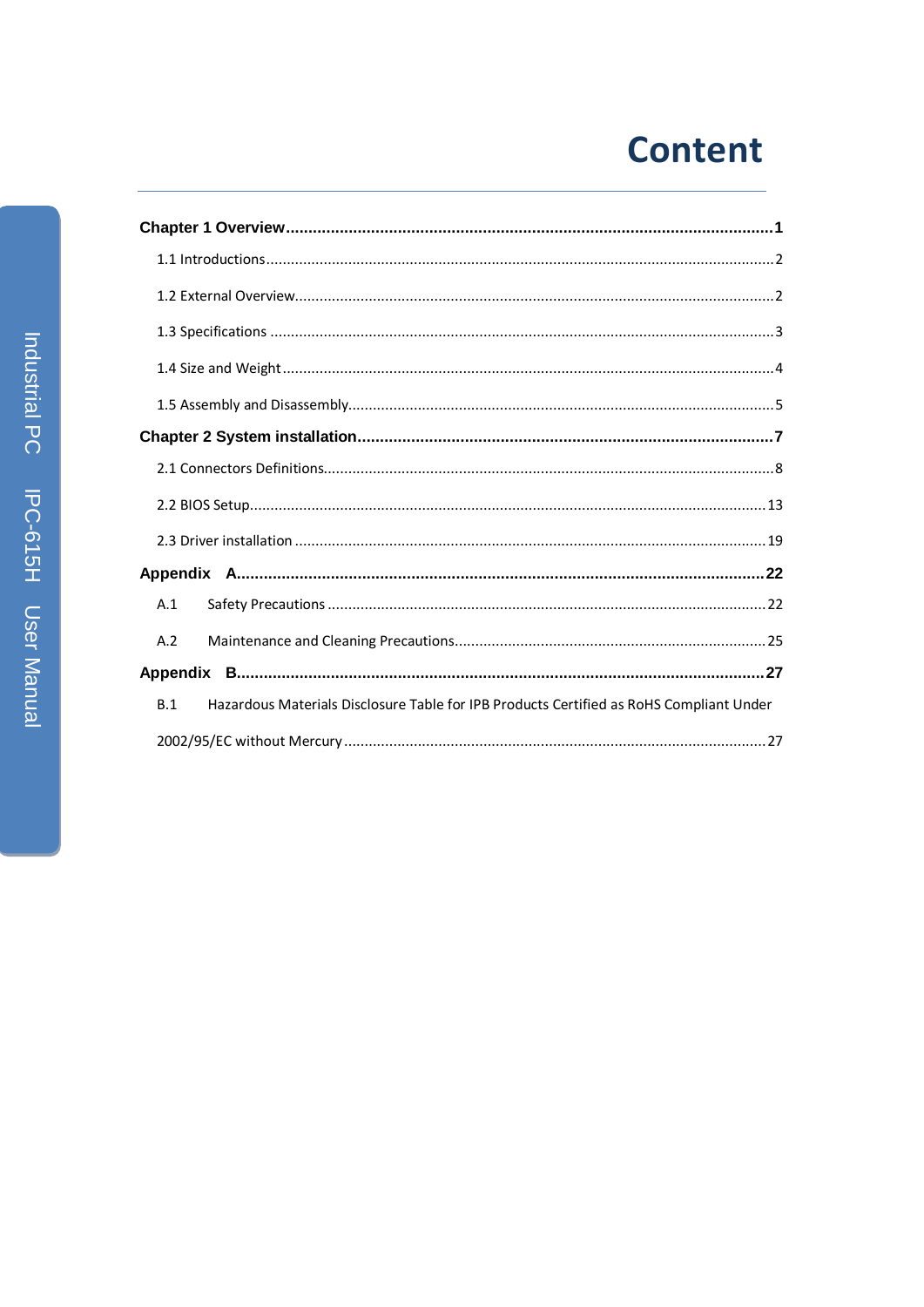<span id="page-7-0"></span>

# **Overview**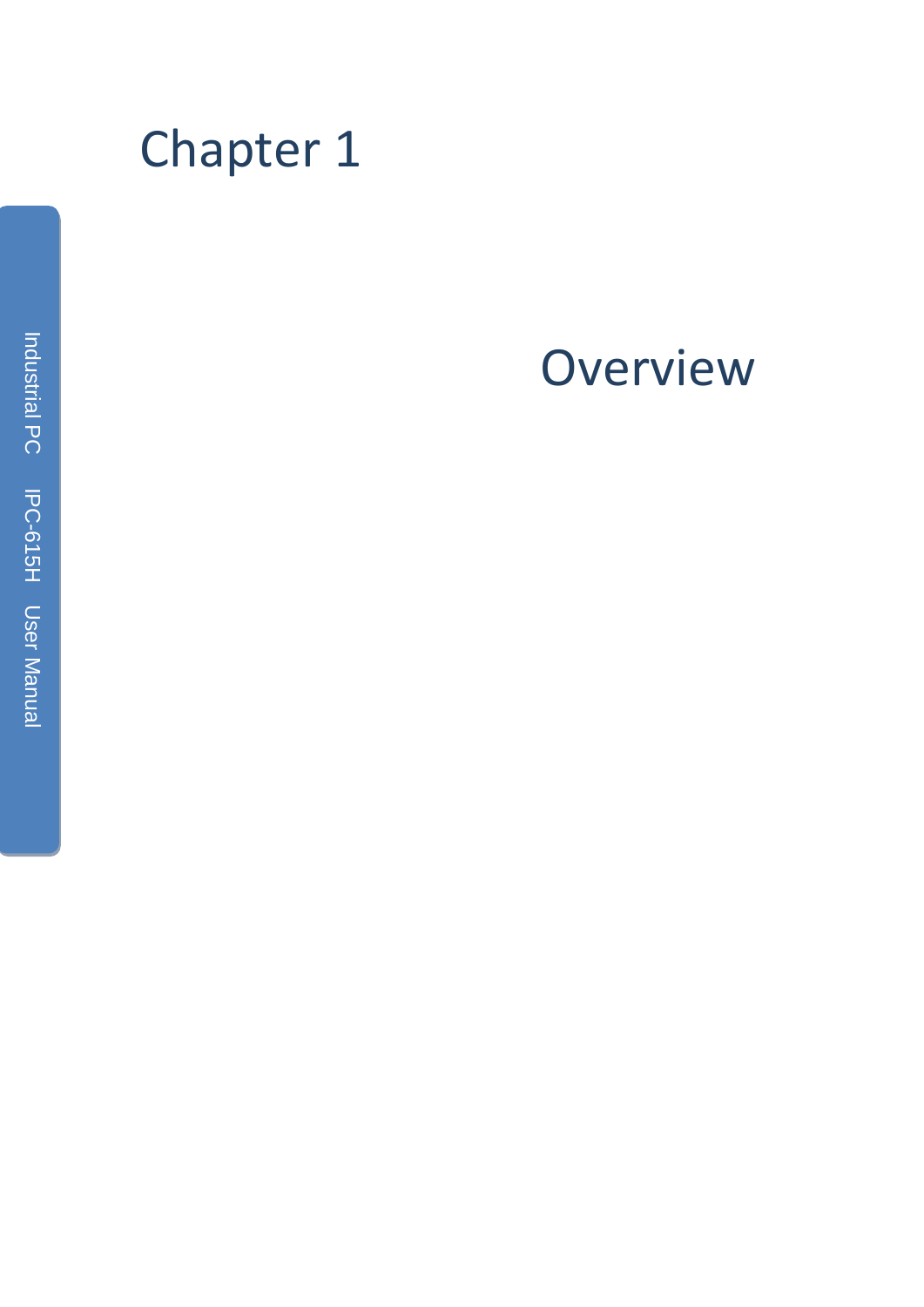## <span id="page-8-0"></span>**1.1 Introductions**

The Nodka IPC615H is a 4U, 19" standard rack-mounted fanless industrial PC. IPC615H uses Intel® Core™ i3/ i5/ i7/ Celeron desktop processor and 1SODIMM memory slot which supports up to 8GB memory. There are2 4 SATA2.0/3.0 and mSATA SSD slots.VGA and HDMI support synchronous or asynchronous double display. There are 2 Gigabit Ethernet port, 6USB 2.0/3.0, 4RS232 and 4RS232/485, also provides 4PCI and 3PCIe bus slots.

## <span id="page-8-1"></span>**1.2 External Overview**



**Figure 1-1 Front overview of IPC615H**



**Figure 1-2 Rear overview of IPC615H**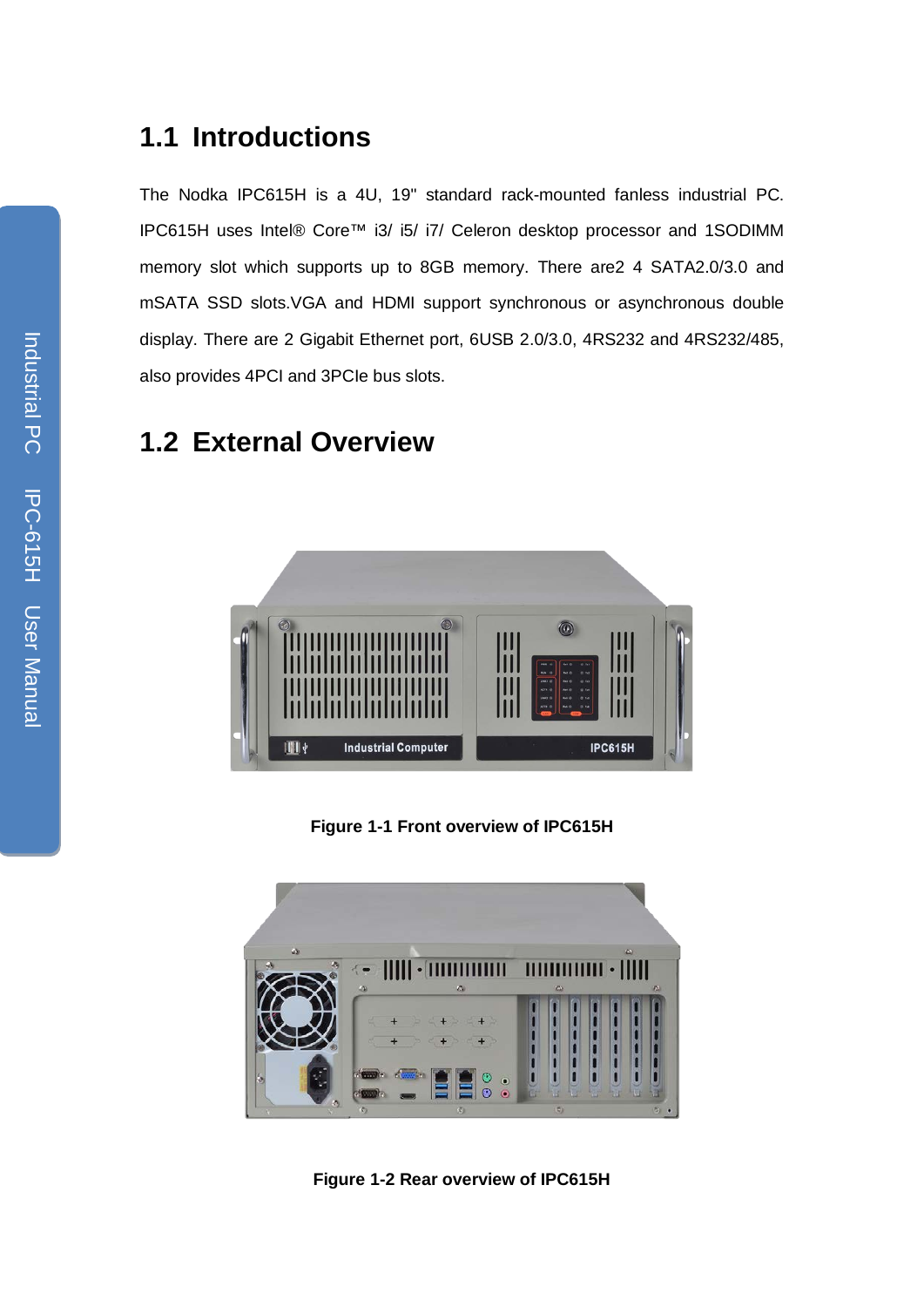# <span id="page-9-0"></span>**1.3 Specifications**

| <b>SYSTEM</b>      |                              | <b>IPC645H</b>                                                        |
|--------------------|------------------------------|-----------------------------------------------------------------------|
| <b>Processor</b>   | <b>CPU</b>                   | Intel® Core™ 2nd / 3rd i7 / i5 / i3 / Pentium / Celeron, LGA1155      |
|                    | Frequency                    | 1.4GHz~3.3GHz                                                         |
|                    | L <sub>2</sub> Cache         | Up to 8MB                                                             |
|                    | Chipset                      | Intel B75 Express Chipset                                             |
|                    | <b>BIOS</b>                  | AMI EFI 16Mbit                                                        |
| <b>Memory</b>      | Architecture                 | DDR3-1066 / 1333 / 1600MHz (Only Ivy bridge can fit for 1600MHz)      |
|                    | Capacity                     | up to 16GB                                                            |
|                    | <b>DIMM</b>                  | 1 x 204-pin SODIMM                                                    |
| <b>Display</b>     | <b>Display</b><br>controller | Intel®HD GT2 3000/4000 Series Display controller, 200MHz~1.2GHz       |
|                    | Graphics                     | DirectX 11, OpenGL3.1, OpenCL1.1 support; Hardware encoding/decoding: |
|                    | engine                       | MPEG2/MPEG4; Hardware encoding/decoding: H.264/VC1/MVC                |
|                    | <b>VGA</b>                   | Up to 1920 x 1200                                                     |
|                    | <b>HDMI</b>                  | Support 1920 x 1200                                                   |
|                    | Dual display                 | Yes, VGA + HDMI                                                       |
| <b>LAN</b>         | LAN1                         | Realtek RTL-8111F Gbe LAN controller                                  |
|                    | LAN <sub>2</sub>             | Realtek RTL-8111F Gbe LAN controller                                  |
| <b>Audio</b>       | Port                         | Realtek ACL662 Audio controller, Line-out, Mic-in.                    |
| I/O                | <b>COM</b>                   | 2 x RS-232 , optional RS-485, up to 6 RS-232 (Option)                 |
|                    | <b>LPT</b>                   | 1, support SPP/EPP/ECP mode (Option)                                  |
|                    | PS <sub>2</sub>              | 1 x PS2 Keyboard + 1 x PS2 Mouse                                      |
|                    | <b>USB</b>                   | 4 x USB3.0/2.0/1.1, 2 x USB2.0/1.1                                    |
| Other              | Digital IO                   | N/A                                                                   |
|                    | WatchDog                     | 0~255 seconds programmable                                            |
| <b>Expansion</b>   | PCIe                         | 1 x PCIe x16 slot, 1 x PCIe x4 slot,<br>1 x PCIe x1 slot              |
| Slot               | PCI                          | 4 x 32 bits PCI slot                                                  |
| <b>Storage</b>     | <b>HDD</b>                   | 1 x 2.5" HDD Bay, 4 x SATA2.0 Port (Max. data transfer rate 3Gb/s)    |
| <b>Medium</b>      | SSD                          | 1 * full size mSATA SSD                                               |
| <b>OS</b>          | Microsoft                    | Windows XP, Windows XP Embedded, Windows 7, Windows 7                 |
|                    | <b>Windows</b>               | <b>Embedded, Windows 8</b>                                            |
|                    | Linux                        | Ubuntu                                                                |
| <b>Power</b>       | <b>Type</b>                  | AT                                                                    |
|                    | Input voltage                | AC90 $\sim$ 132V/AC180~264V                                           |
|                    | <b>Power Supply</b>          | $\overline{\phantom{a}}$                                              |
| <b>Power</b>       | No-load                      | $\overline{\phantom{0}}$                                              |
| <b>Dissipation</b> | Full-load                    | $\qquad \qquad \blacksquare$                                          |
| Mechanism          | Box structure                | Full steel box structure                                              |
| <b>Parameters</b>  | Mounting                     | 19-inch standard rack-mounted                                         |
|                    | <b>Dimensions</b>            | 482.6mm x 177.8mm x 430mm (19" * 7" * 16.93")                         |
|                    | <b>NW</b>                    | 9.62kg (21.21lb)                                                      |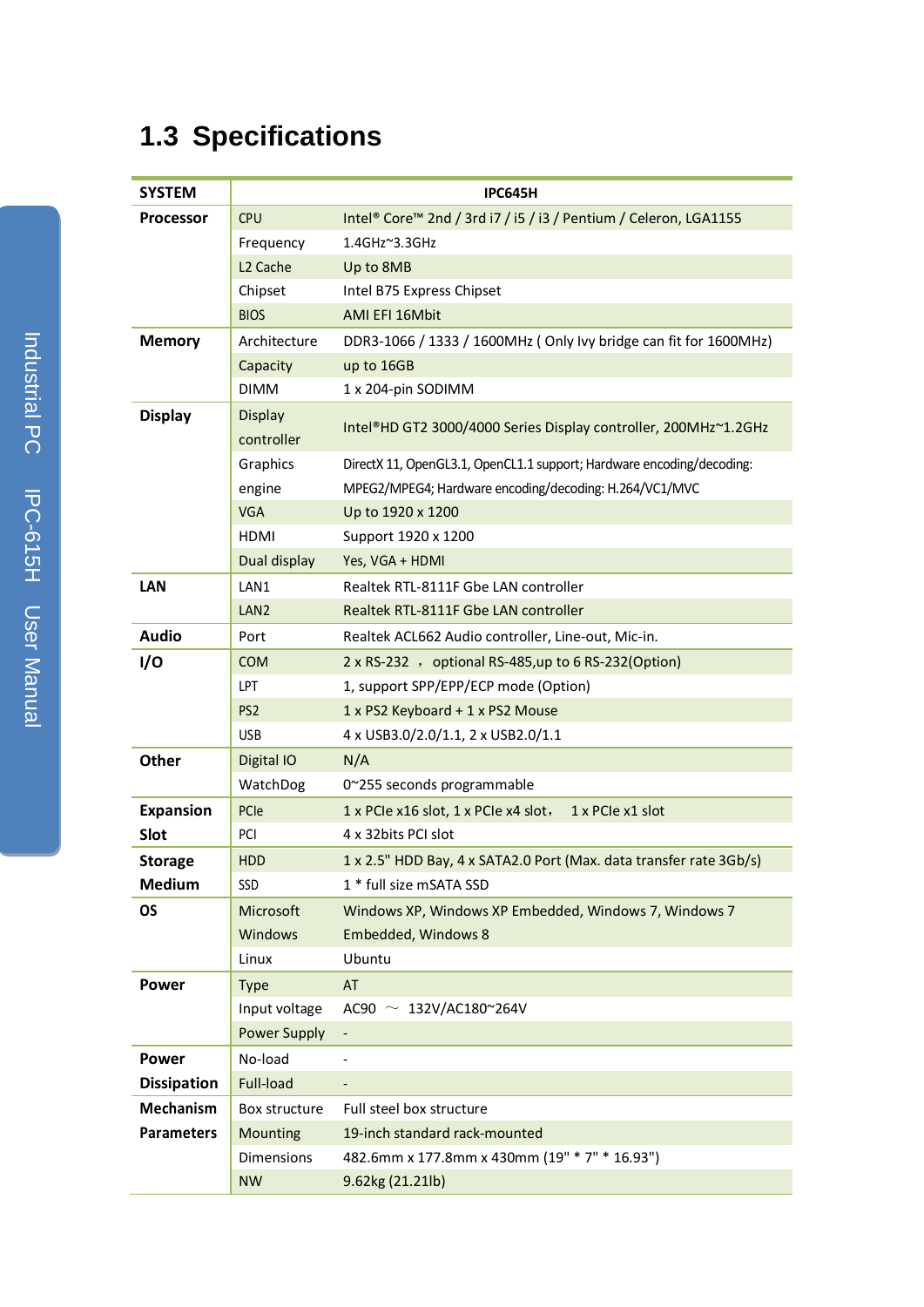| Environme | Work          | $-20$ $\sim$ 60° C (-4 °F $\sim$ 140 °F) (Wide temperature SSD)              |  |  |  |
|-----------|---------------|------------------------------------------------------------------------------|--|--|--|
| ntal      | Temperature   | $0 \sim 45^{\circ}$ C (32 °F $\sim$ 113 °F) (General temperature HDD/SSD)    |  |  |  |
|           | Storage       | $-40$ $\sim$ 80°C (-40 $\sim$ 176 °F)                                        |  |  |  |
|           | Temperature   |                                                                              |  |  |  |
|           | Relative      | 5~95% (Non condensation)                                                     |  |  |  |
|           | humidity      |                                                                              |  |  |  |
|           | Shake         | SSD applied: 1.5 Grms, IEC 60068-2-64, random, $5 \approx 500$ Hz, 1 hr/axis |  |  |  |
|           | Shock         | SSD applied: 10 G, IEC 60068-2-64, Half-sine wave, 11ms duration             |  |  |  |
|           | <b>EMC</b>    | <b>CE/FCC Class A</b>                                                        |  |  |  |
|           | Safety        | <b>CCC</b>                                                                   |  |  |  |
|           | Certification |                                                                              |  |  |  |
|           |               |                                                                              |  |  |  |

## <span id="page-10-0"></span>**1.4 Size and Weight**

| Item                | <b>IPC645H</b>              |
|---------------------|-----------------------------|
| Color               | Gary                        |
| <b>Dimension</b>    | 482.6mm x 177.8mm x 403.4mm |
| <b>Packing size</b> | 630mm x 550mm x 325mm       |
| Net weight          | 16.1KG                      |
| <b>Total weight</b> | 20.8KG                      |
| Rom weight          | 0.54KG                      |
| <b>SSD weight</b>   | 0.38KG                      |
| Keyboard / mouse    | 0.84KG                      |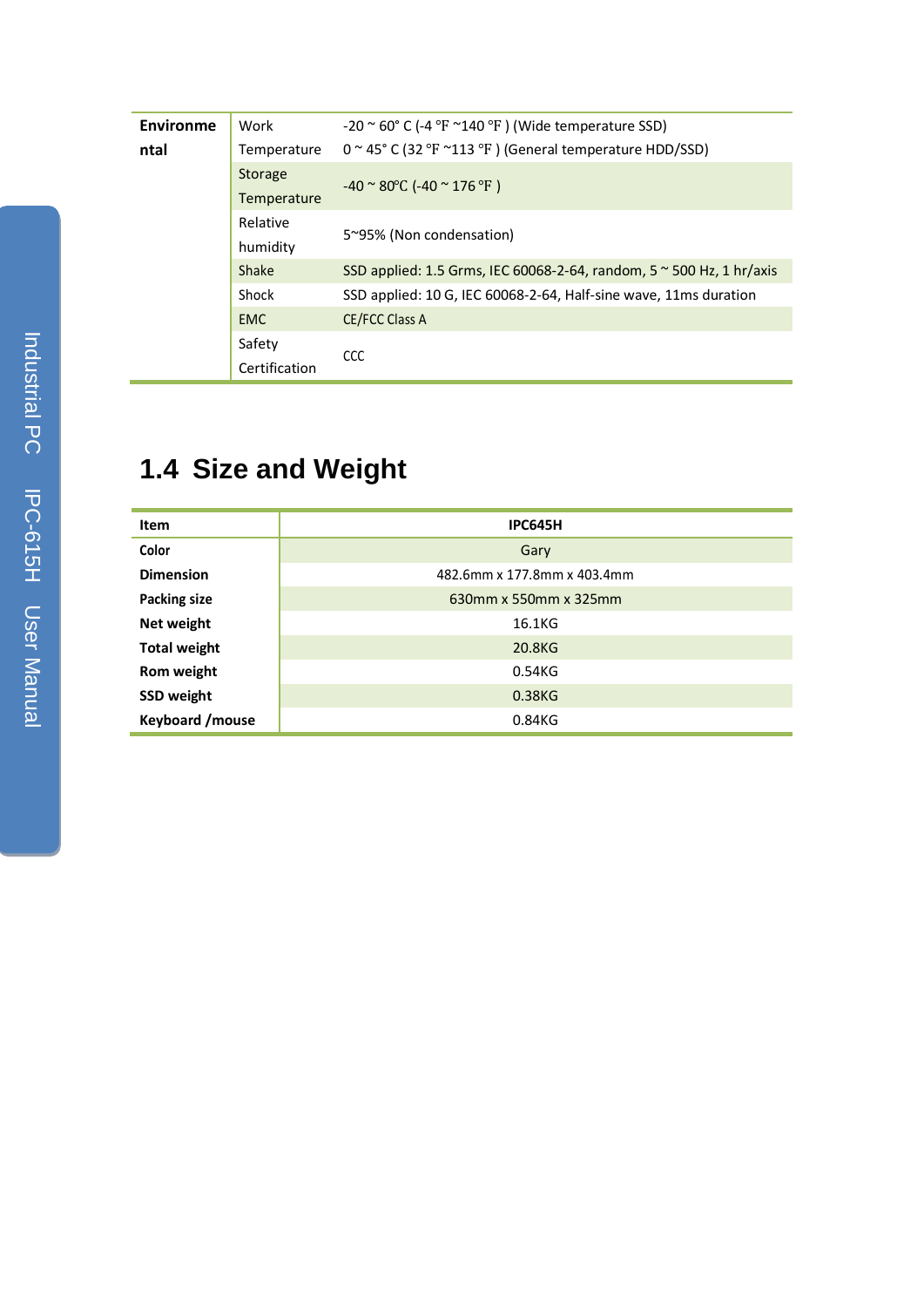## <span id="page-11-0"></span>**1.5 Assembly and Disassembly**

IPC615H has a unique structure design which makes COM port settings easily and quickly as well as the replacement of the hard disk.

#### **1.5.1 Hard disk replacement**

**Step 1.** Gently remove four screws (located as shown in the figure below) to remove the chassis.



**Step 2.** Take off the chassis cover. You can find a screw as shown in the figure. Screw it, and then you can replace the hard disk.

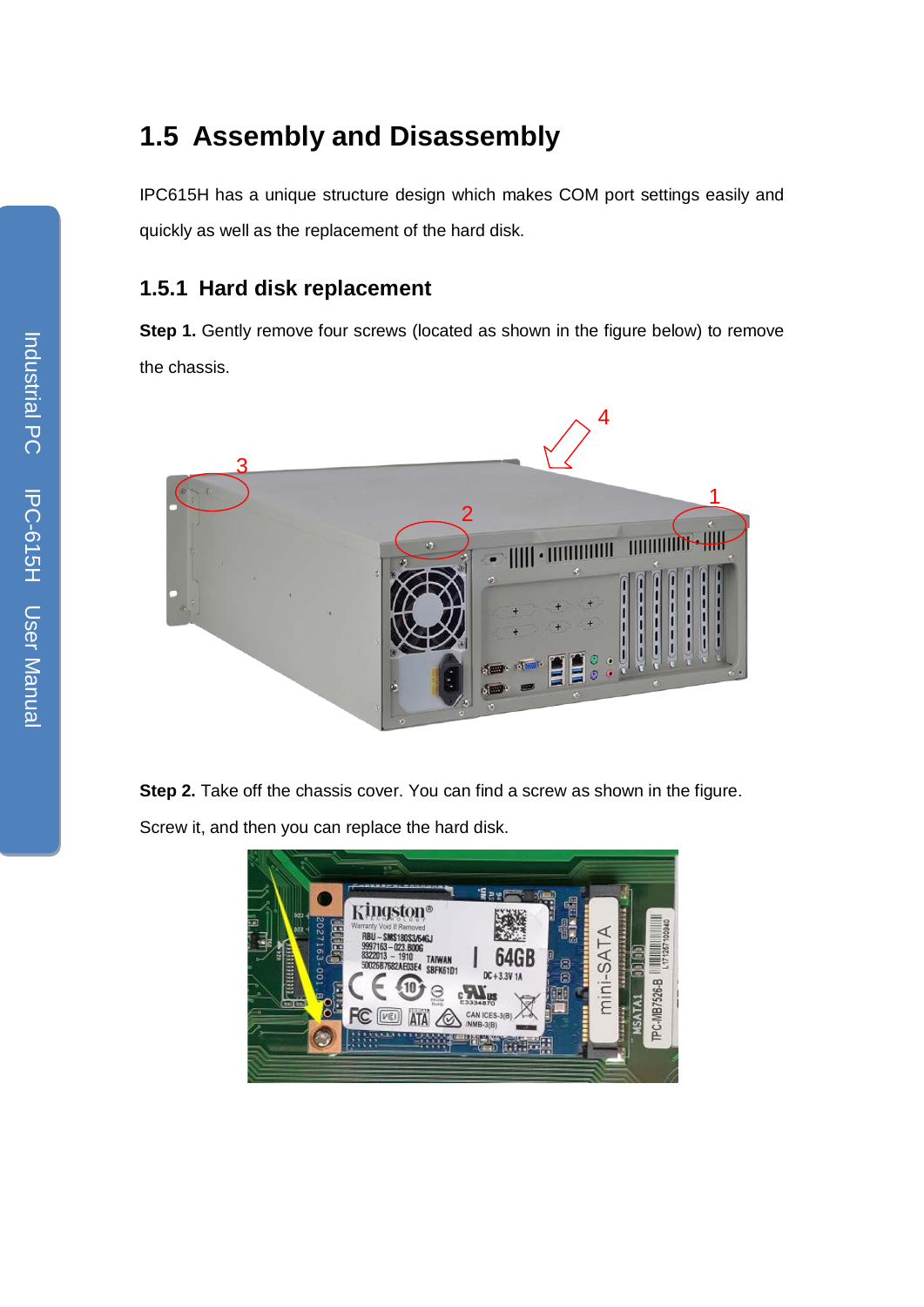## **1.5.2 COM Jumper setting**

RS485 is optional for COM1, COM2. The jumper setting is shown as figure below.

RS232 mode:



RS 485 mode:

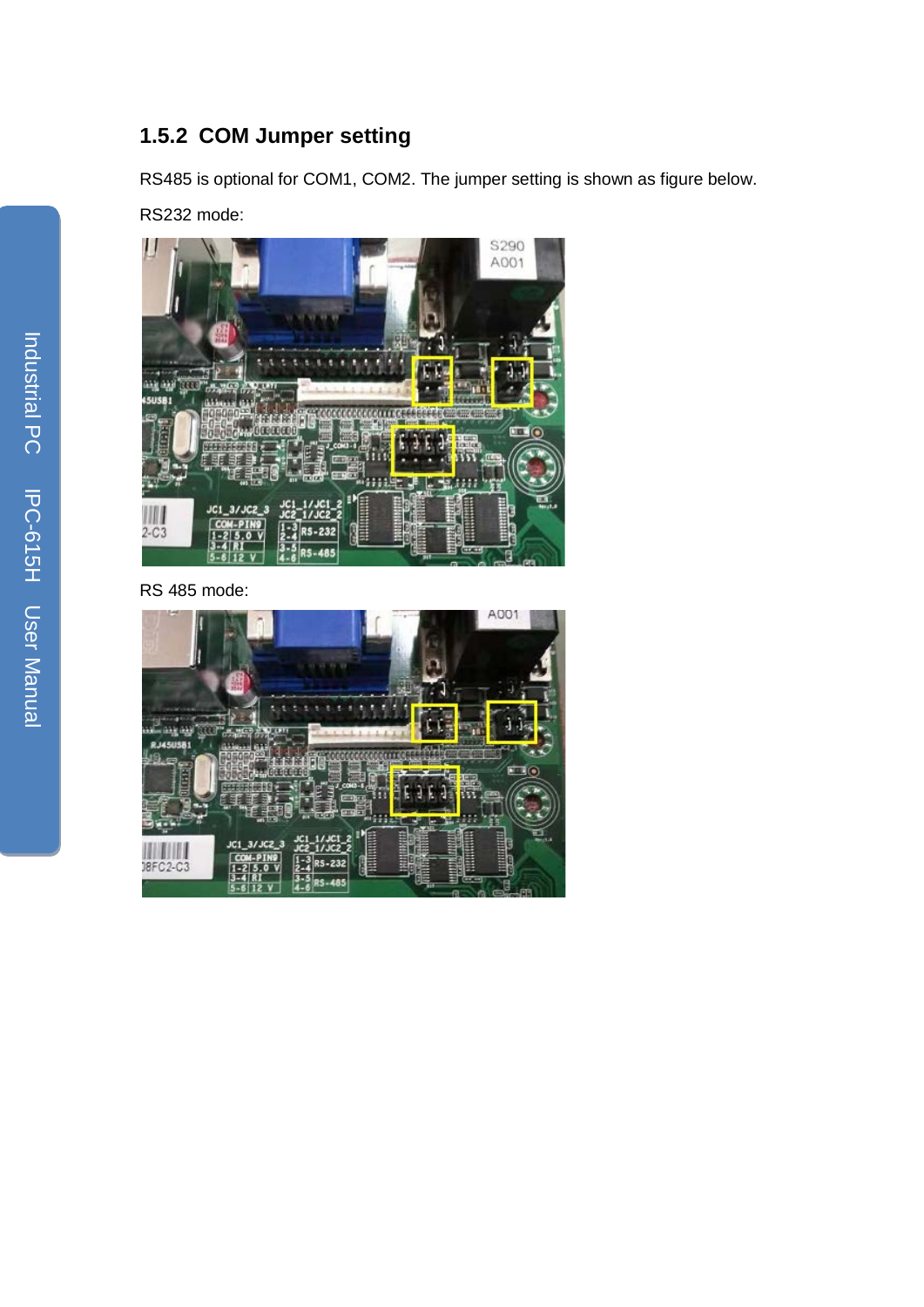<span id="page-13-0"></span>

# System installation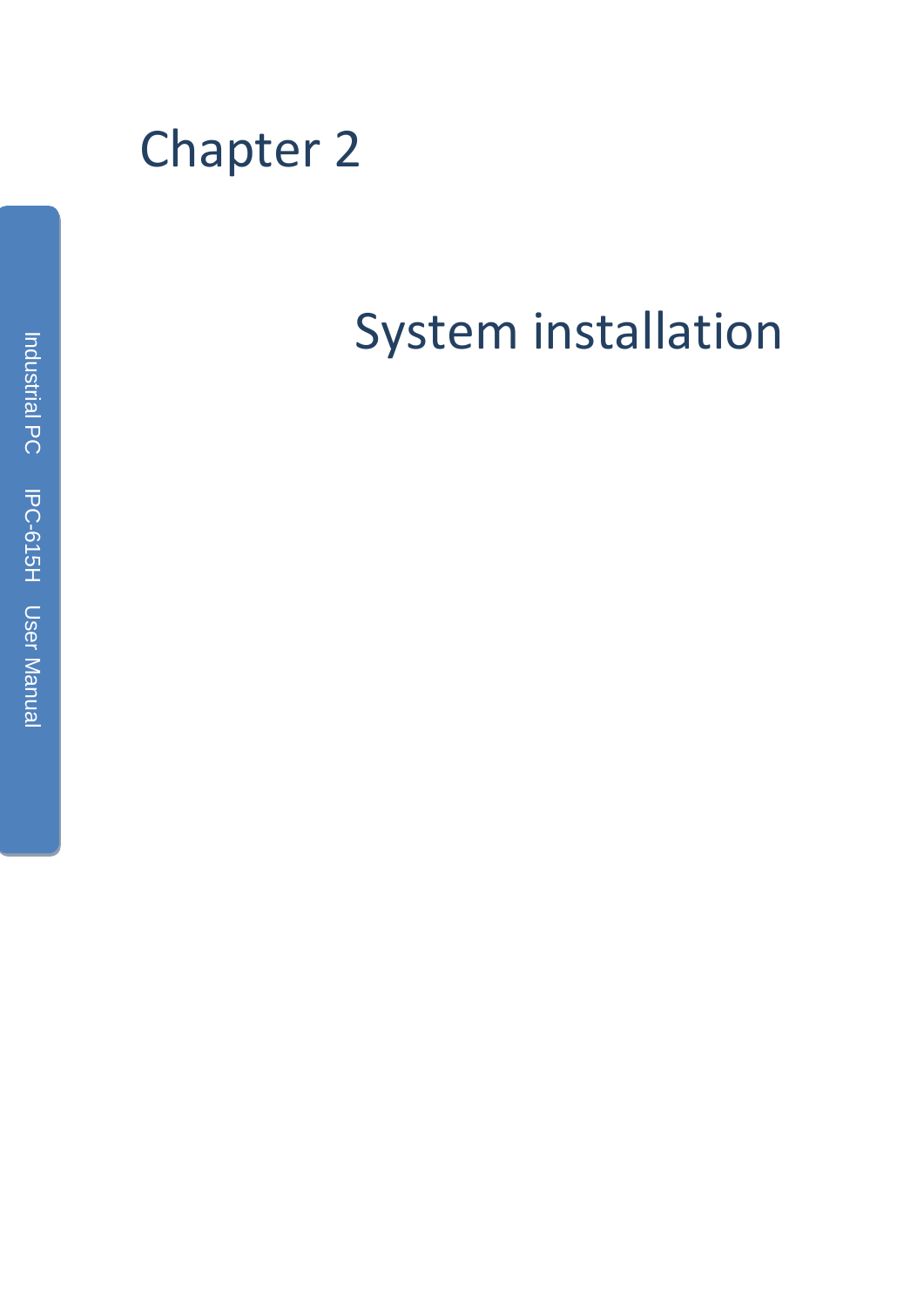## <span id="page-14-0"></span>**2.1 Connectors Definitions**



**Figure 2-1 Connectors location**

## **2.1.1 COM Ports:**

COM1~6: Type DB9 connector, COM1 and COM2 can be use as RS-232 or RS-485 selected by jumper (see chapter?).

|                                                                                                     | <b>PIN</b>     | <b>SIGNAL</b>  |                     |  |
|-----------------------------------------------------------------------------------------------------|----------------|----------------|---------------------|--|
|                                                                                                     |                | <b>RS-232</b>  | RS-485 (COM1, COM2) |  |
|                                                                                                     | 1              | <b>DCD</b>     | DATA-               |  |
| $\circ$<br>$\circ$<br>5<br>$_{\circ}^{\circ}$<br>$\circ$ $^9$<br>$\circ$<br>$\circ$<br>$\circ$<br>O | $\overline{2}$ | <b>RXD</b>     | DATA+               |  |
|                                                                                                     | $\mathbf{3}$   | <b>TXD</b>     |                     |  |
|                                                                                                     | $\overline{4}$ | <b>DTR</b>     |                     |  |
|                                                                                                     | $\sqrt{5}$     | GND            | <b>GND</b>          |  |
|                                                                                                     | $\,6$          | <b>DSR</b>     |                     |  |
|                                                                                                     | $\overline{7}$ | <b>RTS</b>     |                     |  |
|                                                                                                     | 8              | <b>CTS</b>     |                     |  |
|                                                                                                     | 9              | R <sub>l</sub> |                     |  |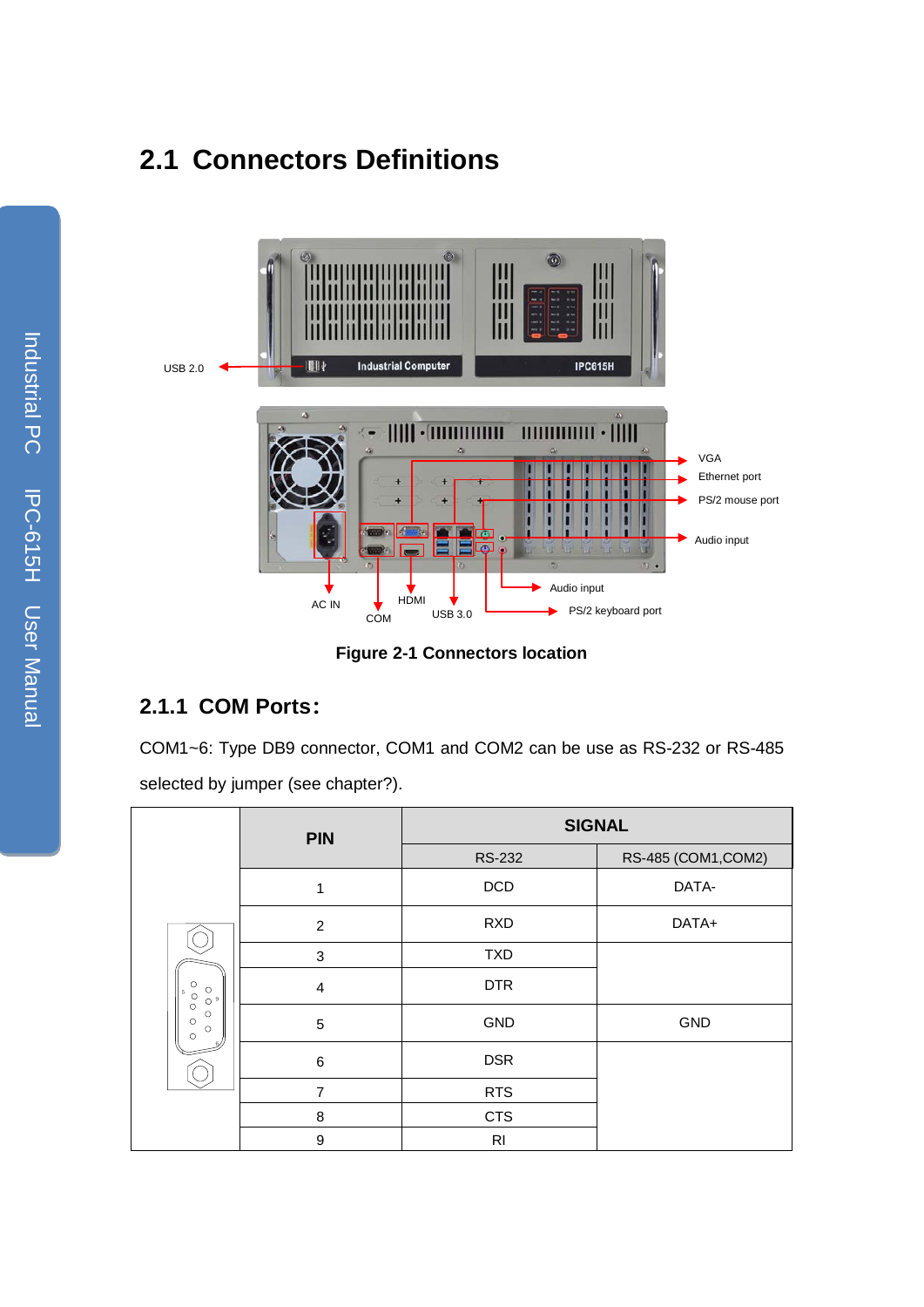PIN9 on DB9 defaults RI, you can set to 5V or 12V by jumpers here is the definitions:

|  | <b>SETTING</b> | <b>FUNCTION</b> |
|--|----------------|-----------------|
|  | $(1-2)$        | $+5V$           |
|  | $(3-4)$        | $+12V$          |
|  | $(5-6)$        | Ring (Default)  |

#### **2.1.2 USB**

We provide two standard single deck USB ports in front panel and 2 x 2 standard double-deck USB interface on I/O interfaces. You can use the 6 USB interfaces at the same time.

|                 | <b>PIN</b> | <b>SIGNAL</b> |
|-----------------|------------|---------------|
|                 |            | $+5V$         |
| 3               | 2          | Date-         |
| $+5V$ D- D+ GND | 3          | Date+         |
|                 |            | <b>GND</b>    |

## **2.1.3 Ethernet interfaces (LAN1, LAN2)**

Two standard 10/100/1000Mbps RJ-45 Ethernet ports are provided.

|                      | <b>PIN</b>     | <b>SIGNAL</b> | <b>PIN</b> | <b>SIGNAL</b> |
|----------------------|----------------|---------------|------------|---------------|
| $R-LLD$<br>$1 - 12D$ |                | $TX0+$        | 5          | $TX2+$        |
| ב⊠י                  | 2              | TX0-          | 6          | $TX2-$        |
|                      | 3              | $TX1+$        |            | $TX3+$        |
|                      | $\overline{4}$ | $TX1-$        | 8          | <b>TX3-</b>   |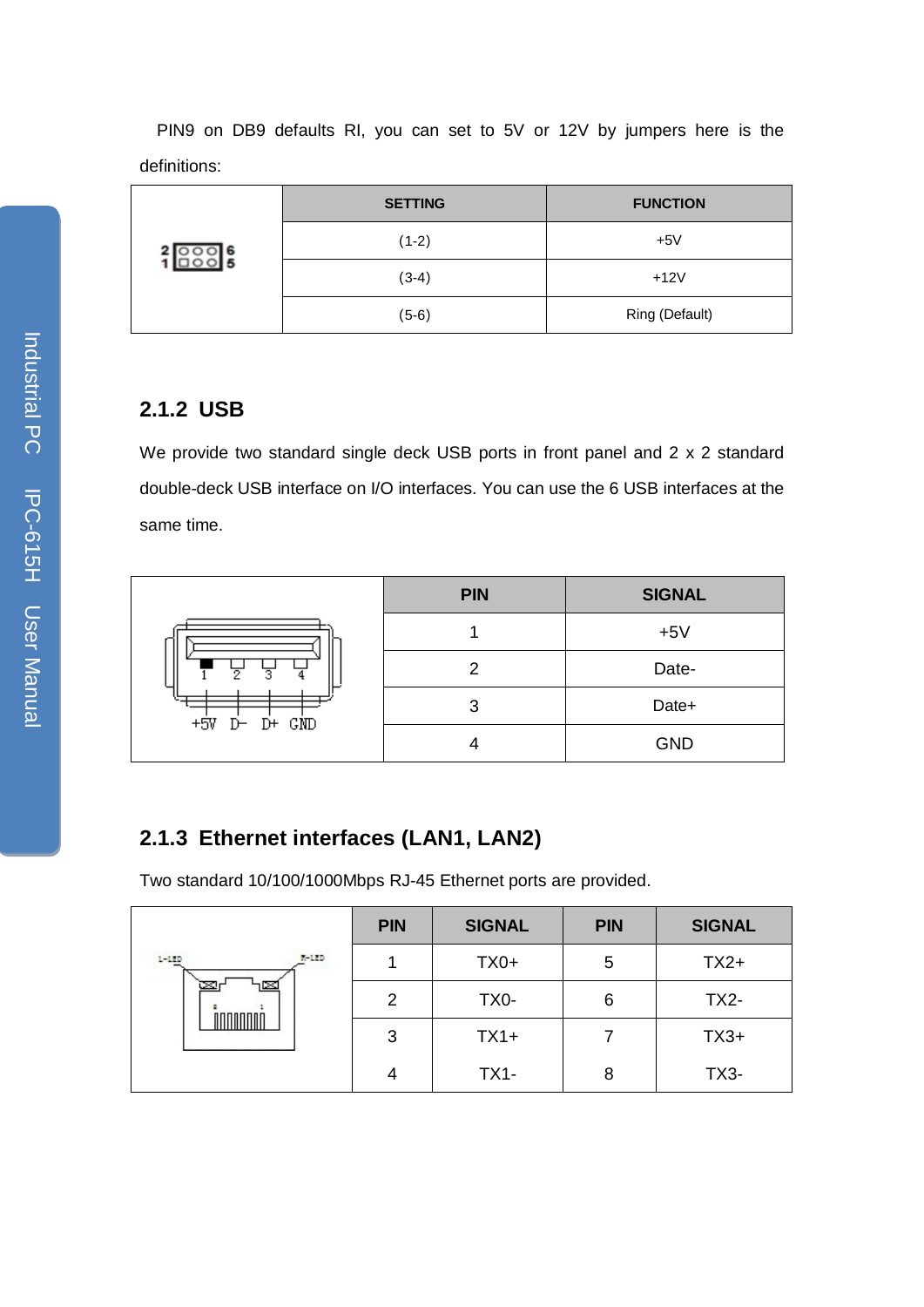Two LEDs are used to indicate the status of the connection. LED on right of upper canister is about data transmission; LED on left of upper canister indicates link connections. Details are as follows:

| <b>Network</b> | Left (LILED) double colors |               | <b>Right (ACTLED) single color</b> |              |
|----------------|----------------------------|---------------|------------------------------------|--------------|
| status         | (Orange / Green)           |               | (Yellow)                           |              |
| 1000M          | N/A                        | Constant ON   | <b>FLASH</b>                       | <b>OFF</b>   |
| 100M           | <b>Constant ON</b>         | N/A           | <b>FLASH</b>                       | OFF          |
| 10M            | <b>OFF</b>                 | <b>OFF</b>    | <b>FLASH</b>                       | OFF          |
| Active         | <b>GREEN</b>               | <b>ORANGE</b> | Data                               | No Data      |
|                |                            |               | Transferring                       | Transferring |
| description    | Linking indicator          |               | Active status indicator            |              |

## **2.1.4 Audio interface (LINE\_OUT)**

We provide a standard Ø3. 5 Phone Jack audio output interface (LINE\_OUT). You can use it directly.

## **2.1.5 VGA port**

We provide a standard DB15 monitor interface.

|                                                                                                                                                                                                | <b>PIN</b>      | <b>SIGNAL</b> | <b>PIN</b> | <b>SIGNAL</b> |
|------------------------------------------------------------------------------------------------------------------------------------------------------------------------------------------------|-----------------|---------------|------------|---------------|
|                                                                                                                                                                                                | 1               | <b>RED</b>    | 9          | 5V            |
|                                                                                                                                                                                                | $\overline{2}$  | <b>GREEN</b>  | 10         | <b>GND</b>    |
| $\frac{1}{2} \bigodot_{O}^{6} \frac{1}{2}$<br>$\circ$<br>$\circ$<br>$\circ$<br>$\circ$<br>O<br>$\circ$<br>$\circ$<br>$\circ$<br>$\circ$<br>$\bigcirc$ <sub>5</sub> 10 $\bigcirc$ <sub>15</sub> | 3               | <b>BLUE</b>   | 11         | NC            |
|                                                                                                                                                                                                | 4               | NC            | 12         | DDC_Data      |
|                                                                                                                                                                                                | 5               | <b>GND</b>    | 13         | <b>HS</b>     |
|                                                                                                                                                                                                | $6\phantom{1}6$ | <b>GND</b>    | 14         | <b>VS</b>     |
|                                                                                                                                                                                                | $\overline{7}$  | <b>GND</b>    | 15         | DDC_Clock     |
|                                                                                                                                                                                                | 8               | <b>GND</b>    |            |               |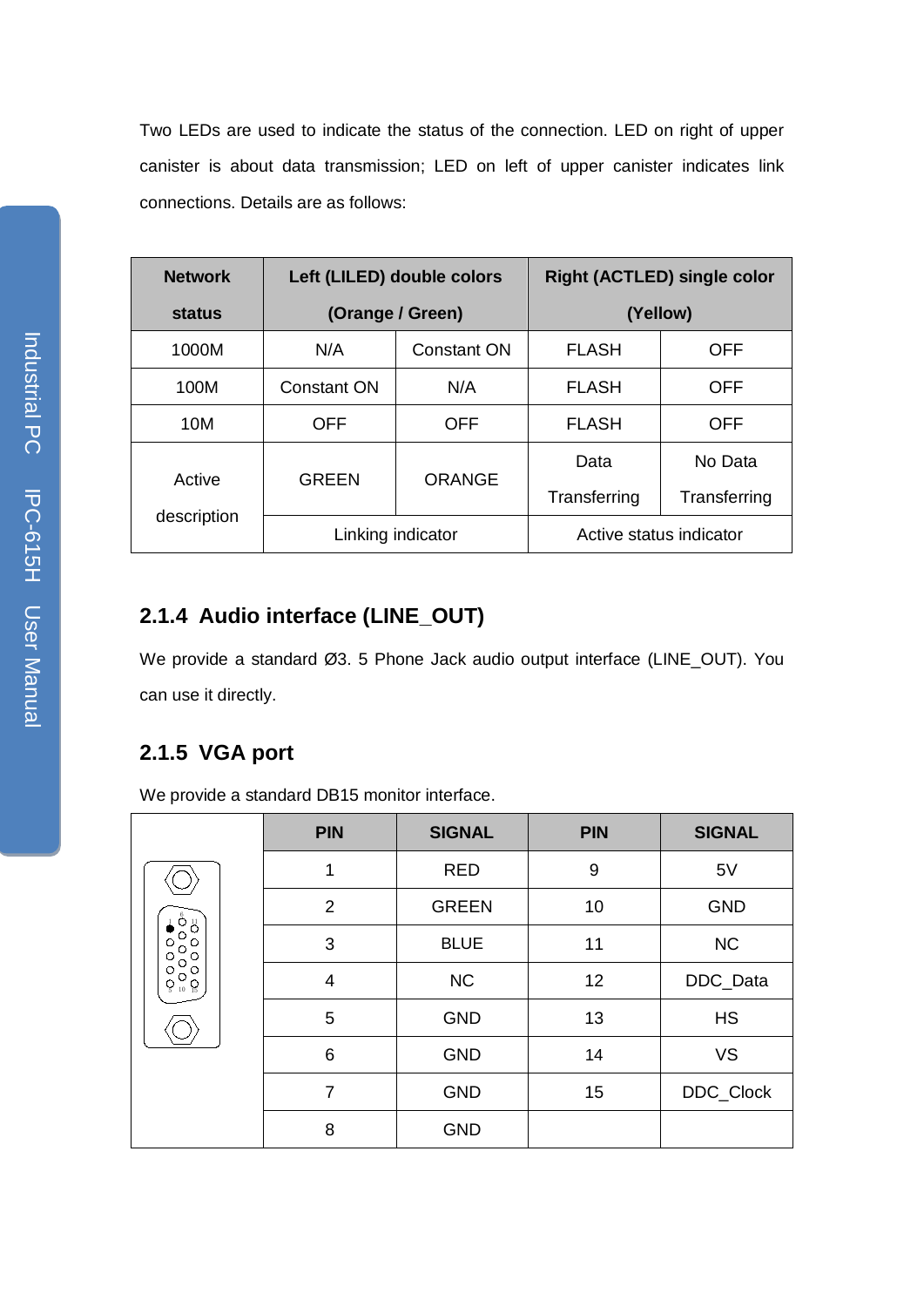#### **2.1.6 HDMI input connector**

The HDMI input connector connects to the HDMI input cable that provides an HDMI input port. Pinouts for the connector are shown as below. It is possible to run two monitors through both VGA and HDMI simultaneously.

|  | <b>PIN</b> | <b>SIGNAL</b>      | <b>PIN</b> | <b>SIGNAL</b>            |  |
|--|------------|--------------------|------------|--------------------------|--|
|  |            | TMDS data 2+       | 11         | <b>TMDS clock shield</b> |  |
|  | 2          | TMDS data 2 shield | 12         | <b>TMDS clock-</b>       |  |
|  | 3          | TMDS data 2-       | 13         | <b>CEC</b>               |  |
|  | 4          | TMDS data 1+       | 14         | No connected             |  |
|  | 5          | TMDS data 1 shield | 15         | <b>SCL</b>               |  |
|  | 6          | TMDS data 1-       | 16         | <b>SDA</b>               |  |
|  | 7          | TMDS data 0+       | 17         | DDC/CEC ground           |  |
|  | 8          | TMDS data 0 shield | 18         | +5V power                |  |
|  | 9          | TMDS data 0-       | 19         | Hot plug detect          |  |
|  | 10         | TMDS clock+        |            |                          |  |

## **2.1.7 Power connector**

IPC615H offers a 220v power inlet.



## **2.1.8 Switch button (PWR)**

On the front panel, a power touch switch (PWR) is offered to power up. It is located inside the cover as you can see from Figure 2-2.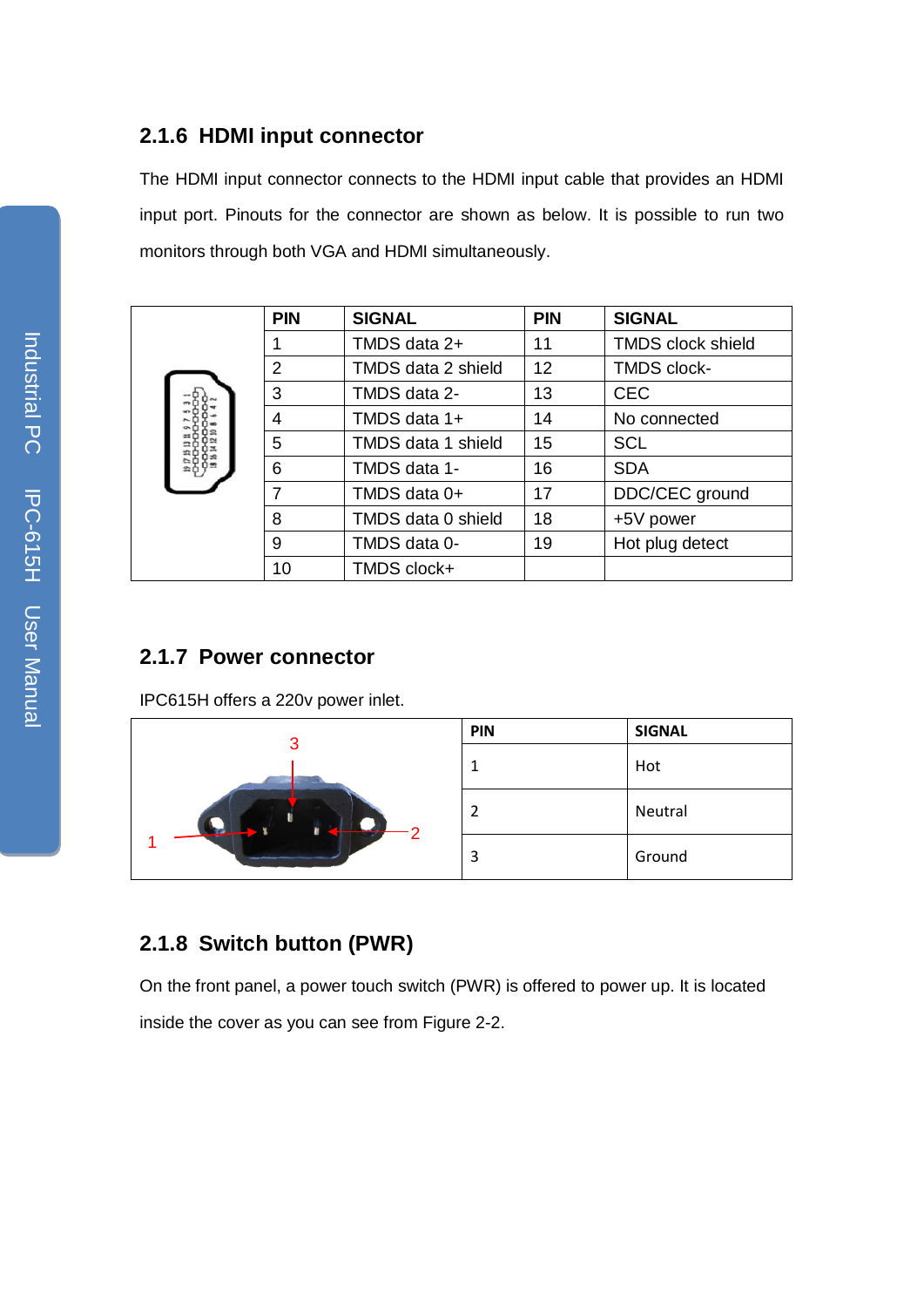

**Figure 2-2 Location of PWR**

## **2.1.9 PWR, hard drive status indicators**

We provide a set of indicators to show the status of the power and the hard drive. Continuous green light indicates that the power is switched on. Flashing red light on hard drive indicator means that the hard drive is reading/writing data.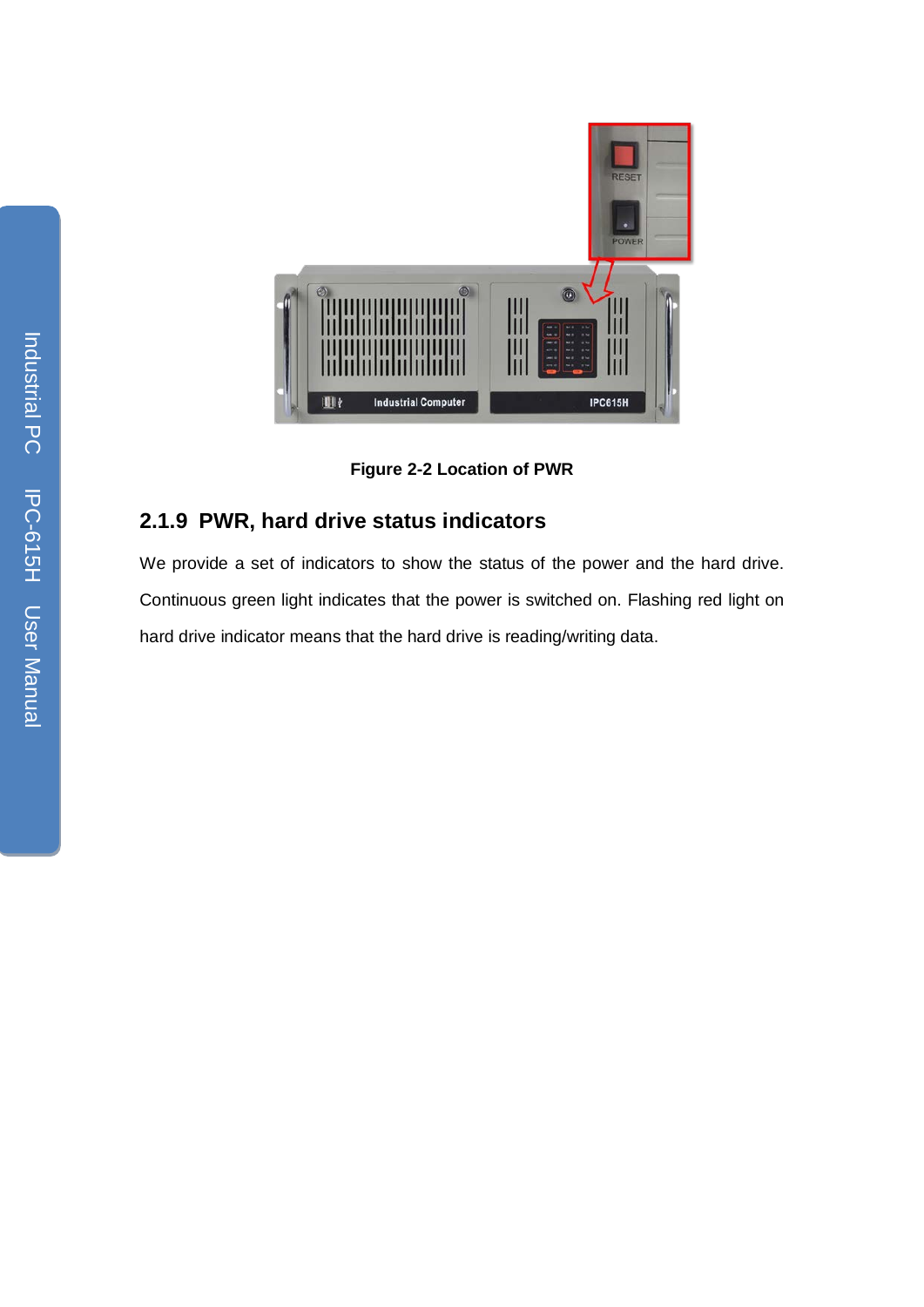## <span id="page-19-0"></span>**2.2 BIOS Setup**

The BIOS is programmed onto the BIOS chip, the BIOS setup program allows changes to certain system settings. This chapter outlines the options that can be changed.



#### **NOTE:**

Some of the BIOS options may very throughout the life cycle of the product and are subject to change without prior notice.

#### **2.2.1 Starting setup**

The AMI is activated when the computer is turned on. The setup program can be activated in one of two ways:

1. Press the **DEL** key as soon as the system is turned on.

2. Press the **DEL** key when the **Press Del to enter SETUP** tip appears on the screen. If the message disappears before the **DEL** key is pressed, restarted the computer and try again. General Introduction

#### **2.2.2 Using setup**

Use the arrow keys to highlight items. Press **ENTER** to select, use the **PAGE UP** and

**PAGE DOWN** keys to change entries. Press **F1** for help and press **ESC** to quit.

Navigation keys are shown as table below.

| Table 2-1 Keys of BIOS navigation |
|-----------------------------------|
|-----------------------------------|

| <b>Key</b>         | <b>Function</b>                            |
|--------------------|--------------------------------------------|
| Up arrow           | Move to previous item                      |
| Down arrow         | Move to next item                          |
| Left arrow         | Move to the item on the left side          |
| <b>Right arrow</b> | Move to the item on the right side.        |
| <b>ESC</b>         | Reset                                      |
| +                  | Increase the numeric value or make changes |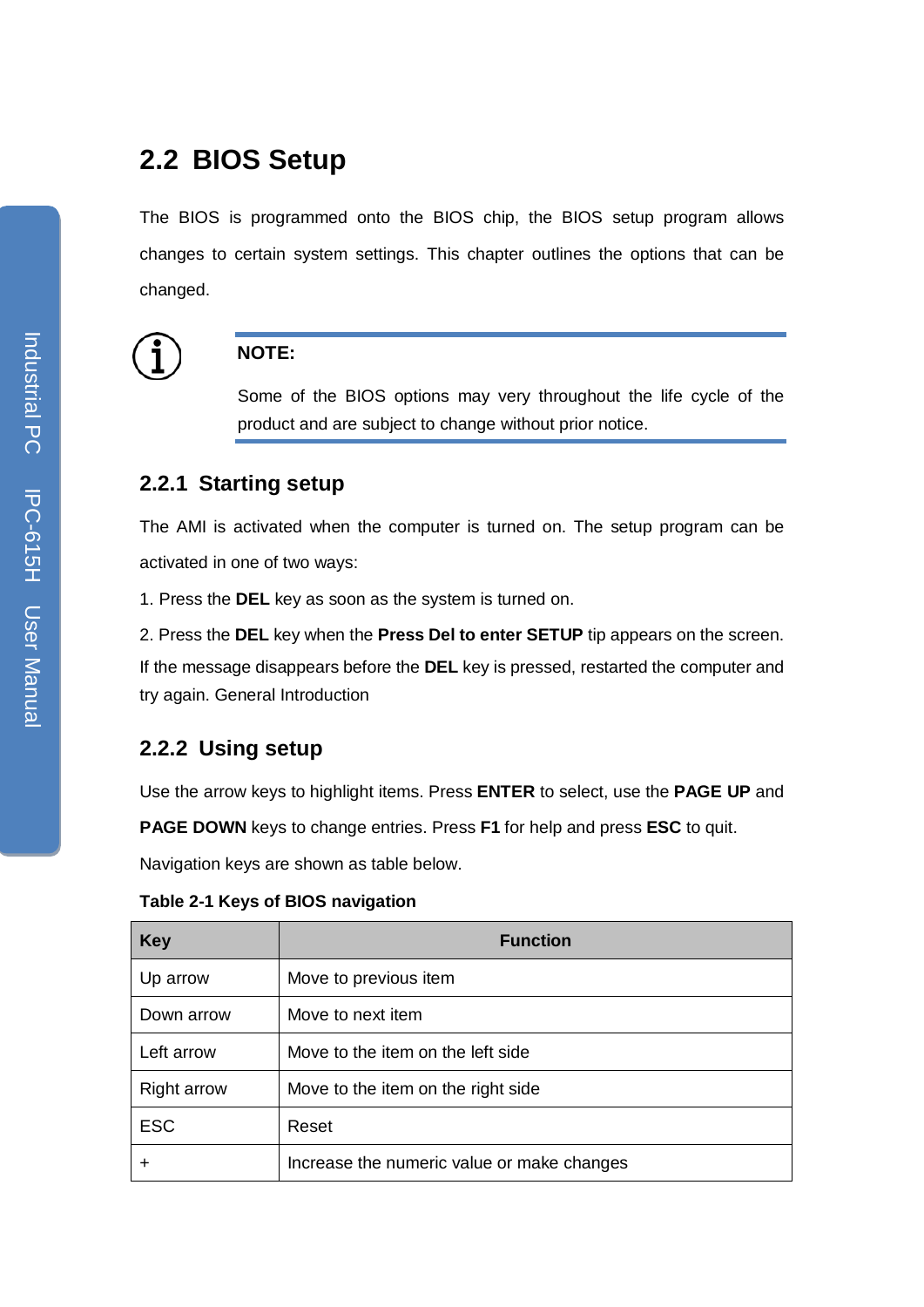|                | Decrease the numeric value make changes                      |  |  |  |  |
|----------------|--------------------------------------------------------------|--|--|--|--|
| F1             | General help, only for the status page setup menu and option |  |  |  |  |
|                | page setup menu                                              |  |  |  |  |
| F <sub>2</sub> | Previous value                                               |  |  |  |  |
| F <sub>3</sub> | <b>Optimized defaults</b>                                    |  |  |  |  |
| F4             | Save all the CMOS changes and reset                          |  |  |  |  |

The menu bar which is anchored to the top of the BIOS screen has the following main items:

- $\triangleright$  Main Changes the basic system configuration.
- $\triangleright$  Advanced Changes the advanced system settings
- $\triangleright$  Chipset Changes the chipset settings.
- $\triangleright$  Boot Changes the system boot configuration.
- $\triangleright$  Security Sets user and supervisor passwords.
- $\triangleright$  Exit Selects exit options and loads default settings.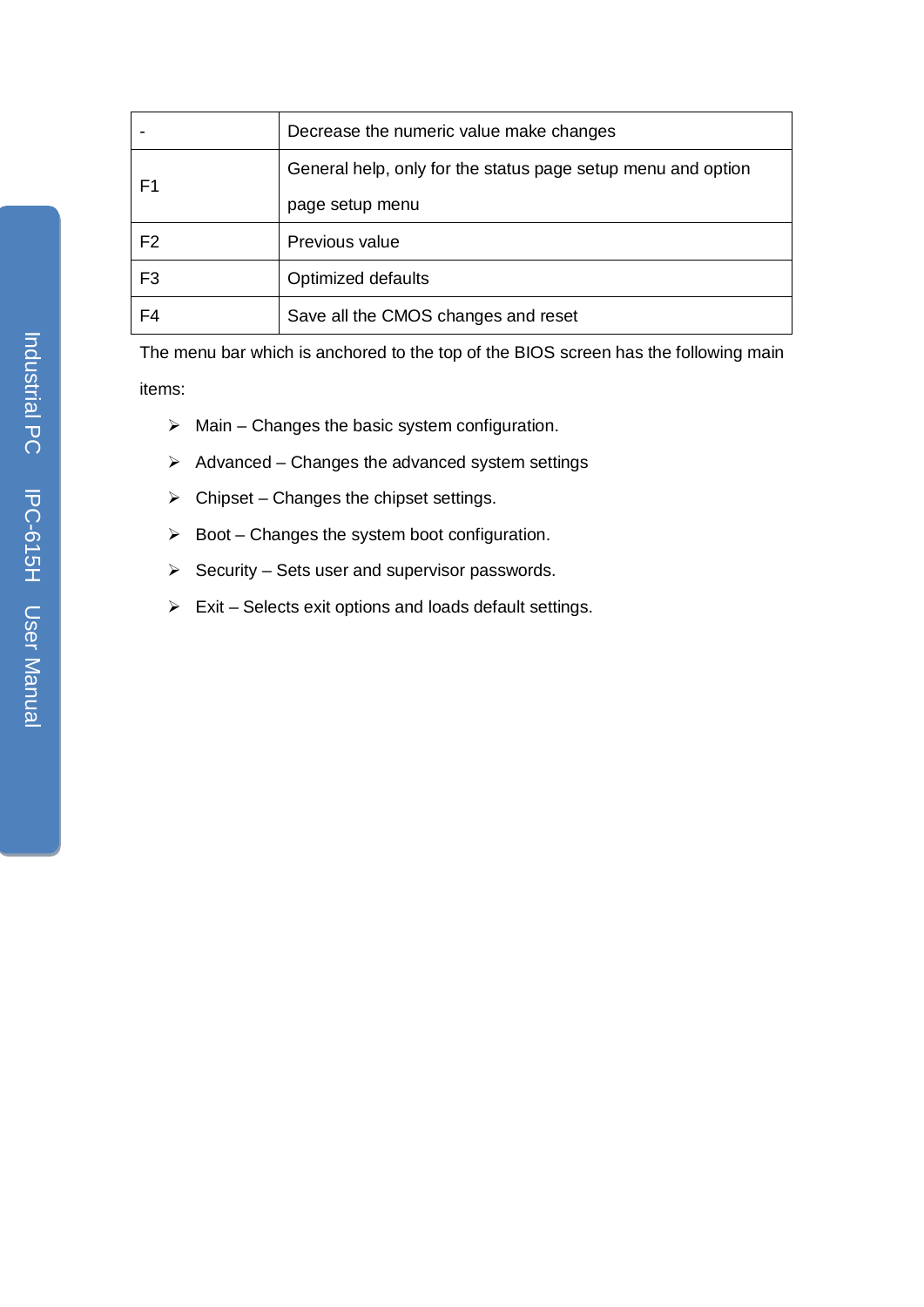#### **2.2.3 Main settings**

The **Main** BIOS menu appears when the **BIOS Setup** program is entered. The **Main**

menu gives an overview of the basic system information.

|                                                                                                                                  | Aptio Setup Utility – Copyright (C) 2012 American Megatrends, Inc.<br>Main Advanced Chipset Boot Security Save & Exit |                                                                  |
|----------------------------------------------------------------------------------------------------------------------------------|-----------------------------------------------------------------------------------------------------------------------|------------------------------------------------------------------|
| BIOS Information<br>Project Version<br>Build Date and Time                                                                       | S204A 0.10 x64<br>05/02/2017 19:07:14                                                                                 | Choose the system default<br>language                            |
| Processor Information<br>Name.<br>Frequency<br>Processor ID<br>Stepping<br>Number of Processors<br>Microcode Revision<br>GT Info | IvyBridge<br>2900 MHZ<br>306a9<br>E1<br>$2Core(s)$ / $4Thread(s)$<br>17<br>GT2 (1100 MHz)                             |                                                                  |
| Total Memory<br>Memory Frequency                                                                                                 | 4096 MB (DDR3)<br>1600 Mhz                                                                                            | <b>**:</b> Select Screen<br>$1!:$ Select Item<br>Enter: Select   |
| System Language                                                                                                                  | [English]                                                                                                             | +/-: Change Opt.<br>F1: General Help                             |
| System Date<br>System Time                                                                                                       | [Fri 12/15/2017]<br>[09:25:00]                                                                                        | F2: Previous Values<br>F3: Optimized Defaults<br>F4: Save & Exit |
| Access Level                                                                                                                     | Administrator                                                                                                         | ESC: Exit                                                        |
|                                                                                                                                  |                                                                                                                       |                                                                  |

The **Main** menu has two user configurable fields.

System Time:

Set the system time, the time format is HH: MM: SS

System Date:

Set the system date, the date format is MM/DD/YY

Day: Note that the 'Day' automatically changes when you set the date.

## **2.2.4 Advanced setting—CPU configuration**

Choose **CPU configuration** menu in **Advanced** menu to view detailed CPU specifications or enable the Intel Virtualization Technology.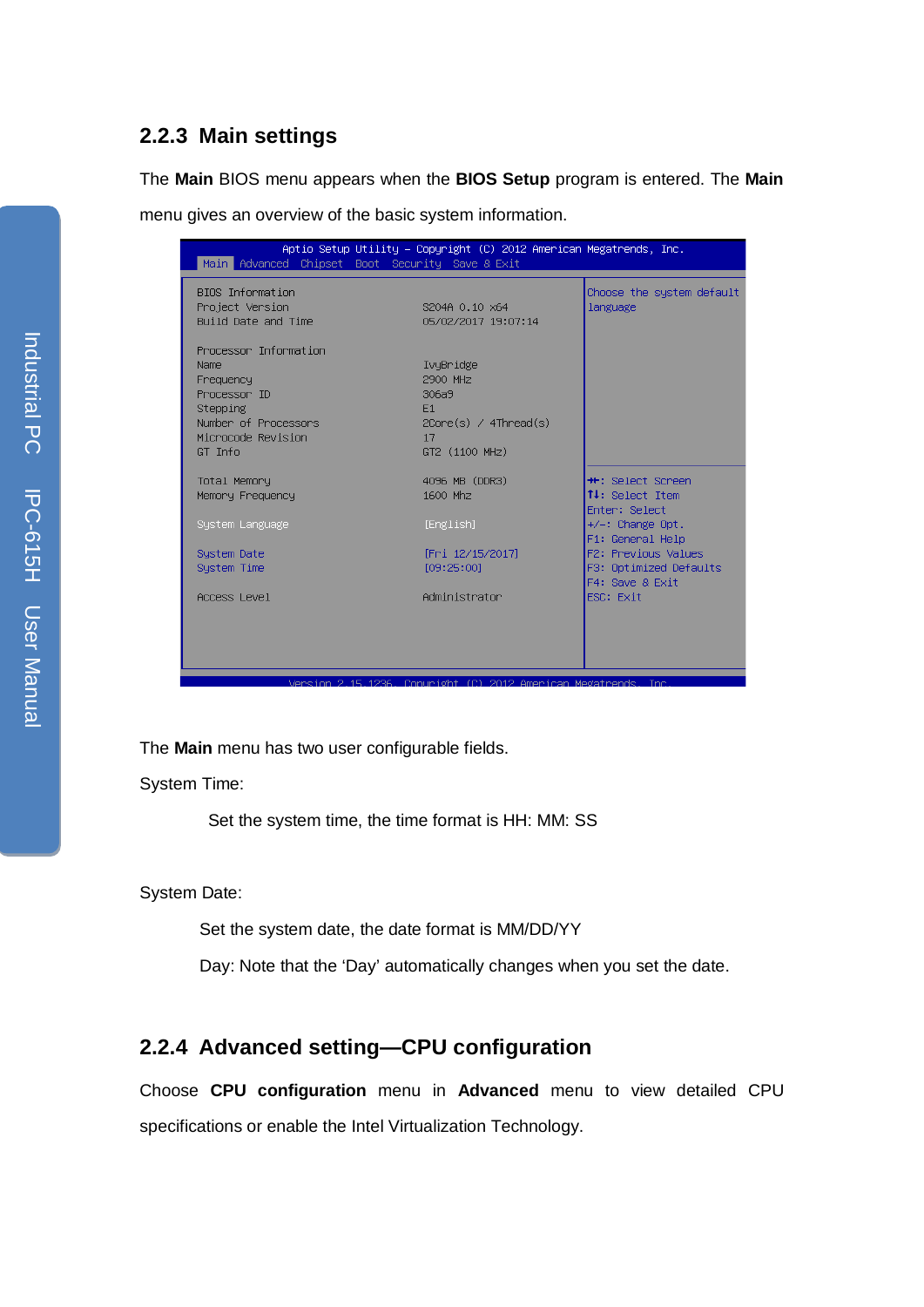| Advanced                                 | Aptio Setup Utility – Copyright (C) 2012 American Megatrends, Inc. |                                                       |
|------------------------------------------|--------------------------------------------------------------------|-------------------------------------------------------|
| CPU Configuration                        |                                                                    | Enabled for Windows XP and<br>Linux (OS optimized for |
| Intel(R) Core(TM) i5-3470T CPU @ 2.90GHz |                                                                    | Hyper-Threading Technology)                           |
| CPU Signature                            | 306a9                                                              | and Disabled for other OS (OS                         |
| Microcode Patch                          | 17                                                                 | not optimized for                                     |
| Max CPU Speed                            | 2900 MHz                                                           | Hyper-Threading Technology).                          |
| Min CPU Speed                            | 1600 MHZ                                                           | When Disabled only one thread                         |
| CPU Speed                                | 2900 MHz                                                           | per enabled core is enabled.                          |
| Processor Cores                          | $\overline{2}$                                                     |                                                       |
| Intel HT Technology                      | Supported                                                          |                                                       |
| Intel VT-x Technology                    | Supported                                                          |                                                       |
| Intel SMX Technology                     | Supported                                                          |                                                       |
| $64 - bit$                               | Supported                                                          |                                                       |
|                                          |                                                                    | <b>**:</b> Select Screen                              |
| L1 Data Cache                            | 32 KB x 2                                                          | ↑↓: Select Item                                       |
| L1 Code Cache                            | 32 KB x 2                                                          | Enter: Select                                         |
| L2 Cache                                 | 256 KB x 2                                                         | $+/-:$ Change Opt.                                    |
| L3 Cache                                 | 3072 KB                                                            | F1: General Help                                      |
|                                          |                                                                    | F2: Previous Values                                   |
| Hyper-threading                          | [Enabled]                                                          | F3: Optimized Defaults                                |
| Active Processor Cores                   | FA111                                                              | F4: Save & Exit                                       |
| Execute Disable Bit                      | [Enabled]                                                          | ESC: Exit                                             |
| Intel Virtualization Technology          | [Disabled]                                                         |                                                       |
| Handware Prefetcher                      | [Enabled]                                                          |                                                       |
| Adjacent Cache Line Prefetch             | [Enabled]                                                          |                                                       |
|                                          |                                                                    |                                                       |
|                                          | Version 2.15.1236. Copyright (C) 2012 American Megatrends, Inc.    |                                                       |
|                                          |                                                                    |                                                       |

## **2.2.5 Advanced setting—Super IO configuration**

Choose **Super IO configuration** menu in **Advanced** menu to set or change the configurations of COM1~COM6 and LPT.

|                                                                                                                                                                                                  | Advanced |                               |        |  | Aptio Setup Utility - Copyright (C) 2012 American Megatrends, Inc.                                                                                                                    |  |
|--------------------------------------------------------------------------------------------------------------------------------------------------------------------------------------------------|----------|-------------------------------|--------|--|---------------------------------------------------------------------------------------------------------------------------------------------------------------------------------------|--|
|                                                                                                                                                                                                  |          | IT8786 Super IO Configuration |        |  | Set Parameters of COM1                                                                                                                                                                |  |
| $\blacktriangleright$ COM1<br>$\blacktriangleright$ COM2<br><b>E</b> COM3<br>$\blacktriangleright$ COM4<br>$\blacktriangleright$ COM5<br>$\blacktriangleright$ COM6<br>$\blacktriangleright$ LPT |          | IT8786 Super IO Chip          | IT8786 |  |                                                                                                                                                                                       |  |
|                                                                                                                                                                                                  |          |                               |        |  | <b>++:</b> Select Screen<br>14: Select Item<br>Enter: Select<br>+/-: Change Opt.<br>F1: General Help<br>F2: Previous Values<br>F3: Optimized Defaults<br>F4: Save & Exit<br>ESC: Exit |  |
|                                                                                                                                                                                                  |          |                               |        |  | Version 2.15.1236. Copyright (C) 2012 American Megatrends, Inc.                                                                                                                       |  |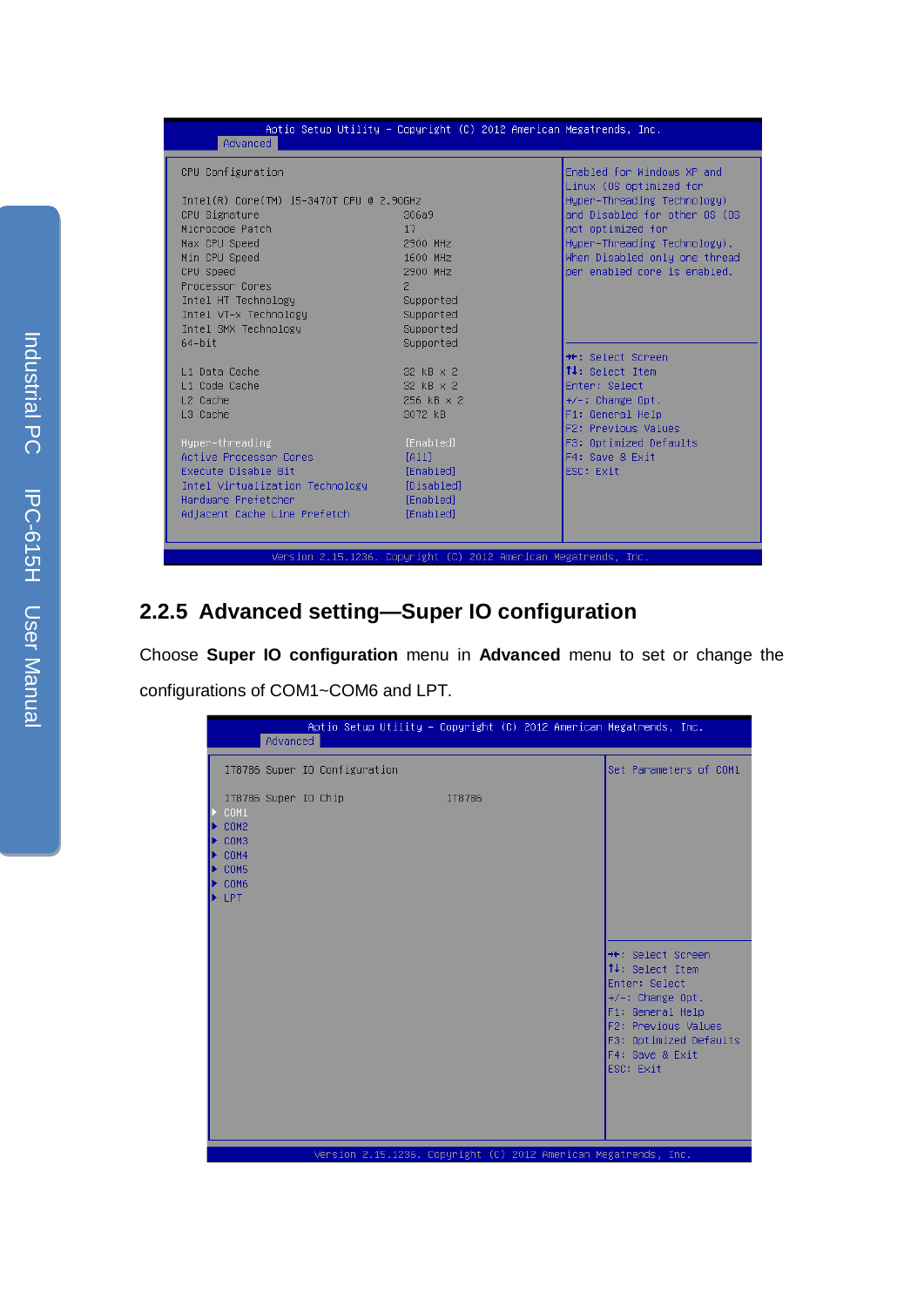## **2.2.6 Advanced setting—Restore AC power loss configuration**

Choose **Restore AC power loss configuration** menu in **Advanced** menu to set the

configuration. Power off is default.

| Advanced                                                                             | Aptio Setup Utility - Copyright (C) 2012 American Megatrends, Inc. |                                                                                                                                                                                         |
|--------------------------------------------------------------------------------------|--------------------------------------------------------------------|-----------------------------------------------------------------------------------------------------------------------------------------------------------------------------------------|
| Restore AC Power Loss<br>Soft-Off by PWR-BTTN<br>ME Function Ctrl<br>Resume By Alarm | [Power On]<br>[Instant-Off]<br>[Enabled]<br><b>[Disabled]</b>      | Select AC power state when<br>power is re-applied after a<br>power failure.                                                                                                             |
|                                                                                      |                                                                    | <b>++:</b> Select Screen<br>↑↓: Select Item<br>Enter: Select<br>$+/-:$ Change Opt.<br>F1: General Help<br>F2: Previous Values<br>F3: Optimized Defaults<br>F4: Save & Exit<br>ESC: Exit |
|                                                                                      | Version 2.15.1236. Copyright (C) 2012 American Megatrends, Inc.    |                                                                                                                                                                                         |

Power off: Power's off the computer after a power outing.

Power on: Power's on the computer automatically after a power outing.

Last state: Restores the last setting you had for your power on option instead of restoring factory default.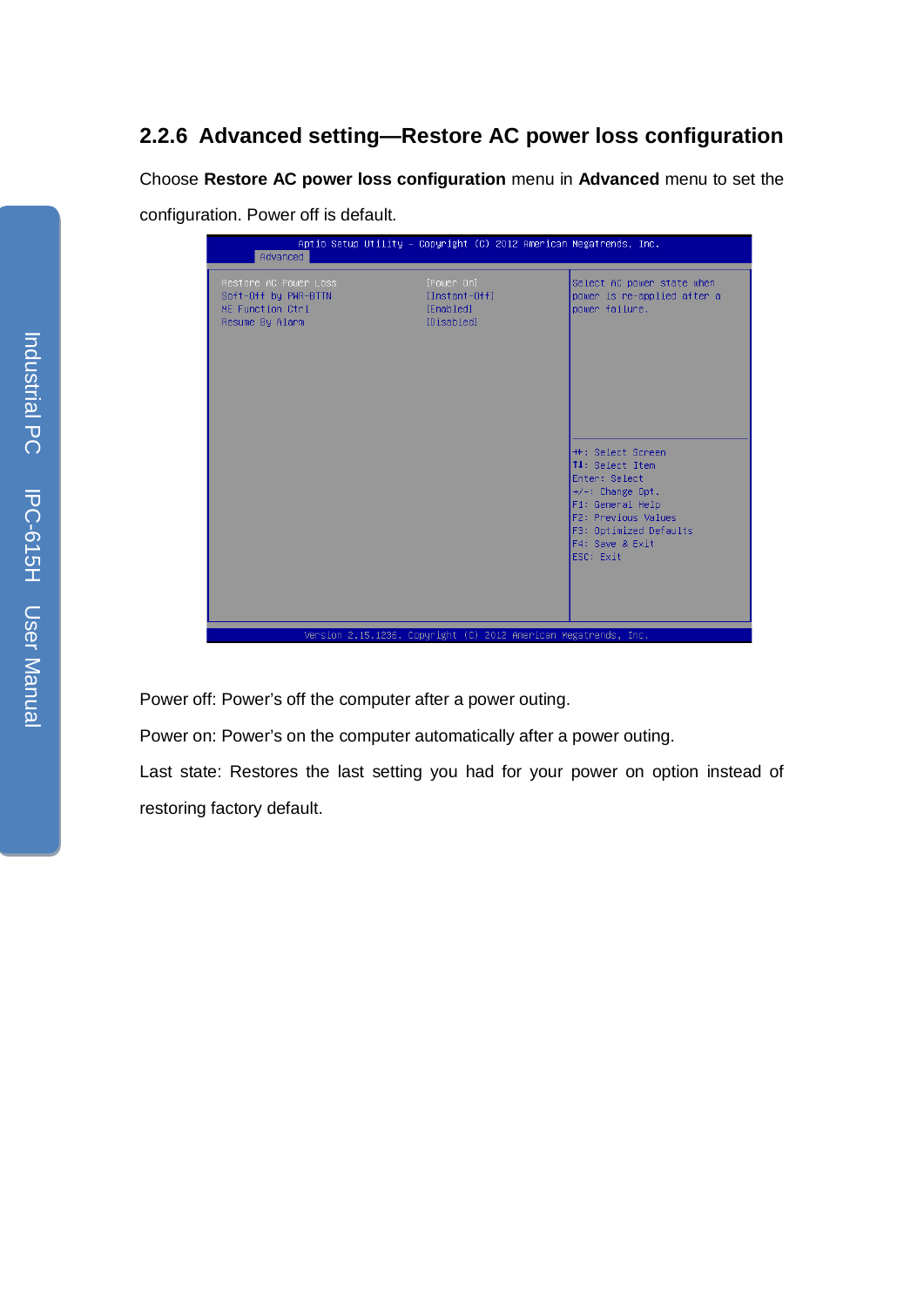## **2.2.7 BOOT Configuration**

Use down arrow key to select options of **Boot Options #1**. Use the right arrow key to select the **File** menu, use the down arrow key to select **Save Changes and Exit**, then press Enter to select **Yes**.

| Main Advanced Chipset Boot Security Save & Exit | Aptio Setup Utility – Copyright (C) 2012 American Megatrends, Inc. |                                                         |
|-------------------------------------------------|--------------------------------------------------------------------|---------------------------------------------------------|
| Boot Configuration                              |                                                                    | Number of seconds to wait for                           |
| Setup Prompt Timeout<br>Bootup NumLock State    | Β.<br>[0n]                                                         | setup activation key.<br>65535(OxFFFF) means indefinite |
|                                                 |                                                                    | waiting.                                                |
| Full Screen Logo                                | <b>[Disabled]</b>                                                  |                                                         |
| Set Boot Priority                               |                                                                    |                                                         |
| 1st Boot                                        | [Hard Disk]                                                        |                                                         |
| 2nd Boot                                        | [CD/DVD]                                                           |                                                         |
| 3rd Boot                                        | [USB Floppy]                                                       |                                                         |
| 4th Boot                                        | [USB CD/DVD]                                                       |                                                         |
| 5th Boot                                        | [USB Hard Disk]                                                    |                                                         |
| 6th Boot                                        | [USB KEY:SanDisk]                                                  |                                                         |
| 7th Boot                                        | [Network]                                                          | <b>++:</b> Select Screen                                |
| 8th Boot                                        | [UEFI: SanDisk]                                                    | 14: Select Item                                         |
|                                                 |                                                                    | Enter: Select                                           |
| Boot Option Priorities                          |                                                                    | $+/-:$ Change Opt.<br>F1: General Help                  |
| Boot Option #1                                  | [SanDisk]                                                          | F2: Previous Values                                     |
| Boot Option #2                                  | [UEFI: SanDisk]                                                    | F3: Optimized Defaults                                  |
|                                                 |                                                                    | F4: Save & Exit                                         |
| Unknown Device BBS Priorities                   |                                                                    | ESC: Exit                                               |
| CSM parameters                                  |                                                                    |                                                         |
|                                                 |                                                                    |                                                         |
| ▶ USB KEY Drive BBS Priorities                  |                                                                    |                                                         |
|                                                 |                                                                    |                                                         |
|                                                 |                                                                    |                                                         |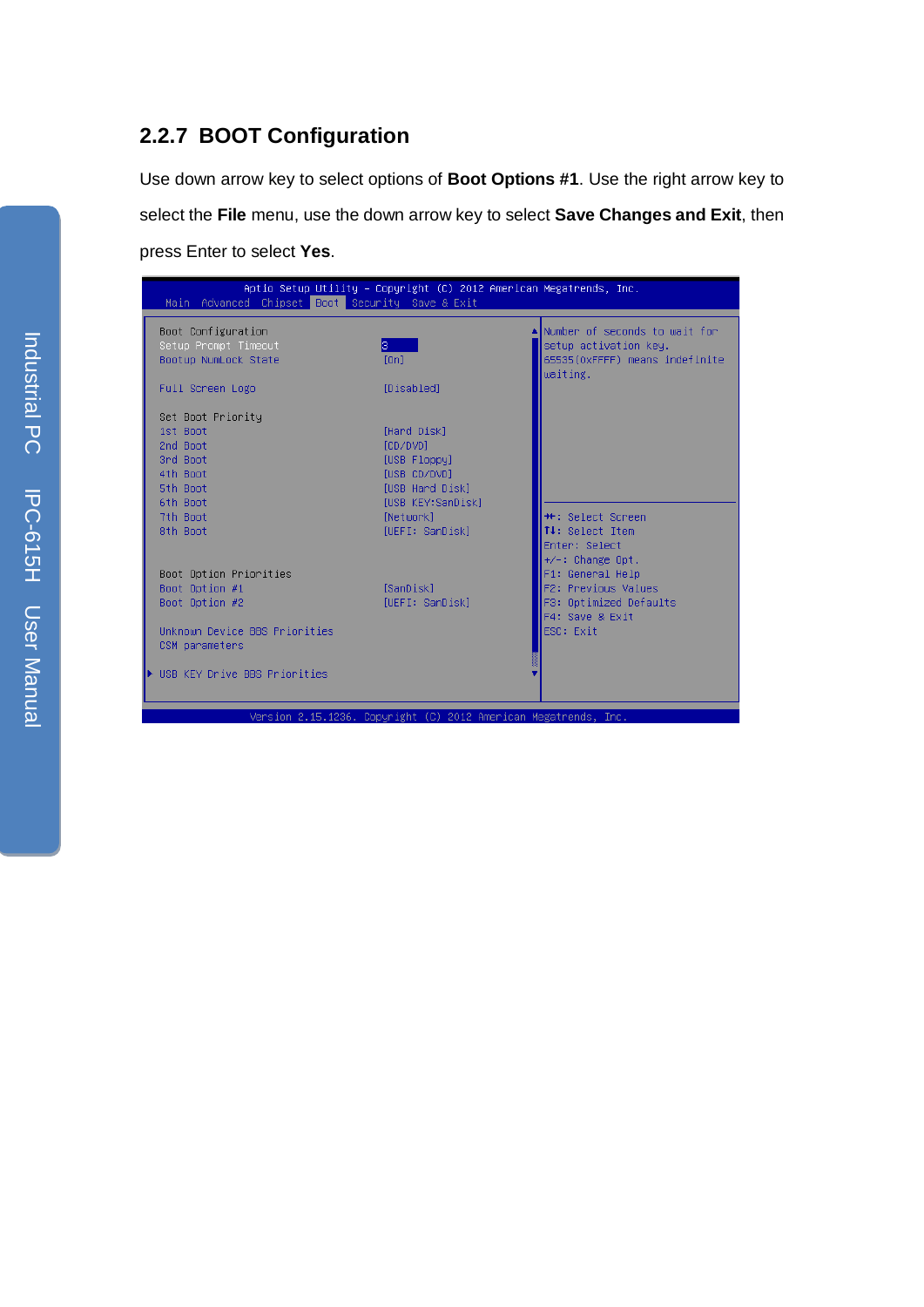## <span id="page-25-0"></span>**2.3 Driver installation**

Before using the panel PC, users need to set up corresponding drivers to make sure all functions are normal. To install the drivers, please follow the steps below: **Step 1.** Please download the drivers from [http: //en.nodka.com/.](http://en.nodka.com/) Select the correct diver corresponding with the model of your product.

| NODHA谐达佳                                         | <b>ABOUTUS</b><br><b>HOME</b>                                                                      | <b>NEWS</b>          | PRODUCT                                                              | <b>SUPPORT</b>                                | SOLUTION   | CONTACT                                                                  |
|--------------------------------------------------|----------------------------------------------------------------------------------------------------|----------------------|----------------------------------------------------------------------|-----------------------------------------------|------------|--------------------------------------------------------------------------|
| <b>PRODUCT</b>                                   |                                                                                                    |                      | Vour Location: HOME > PRODUCT > Embedded Industrial PC > 4U/Wall IPC |                                               |            |                                                                          |
| · Panel PC&LCD Monitor                           |                                                                                                    |                      | <b>IPC615H</b>                                                       |                                               |            |                                                                          |
| <b>Embedded Industrial PC</b>                    |                                                                                                    |                      |                                                                      | 17 / 15 / 13 / Pentium / Celeron, LGA1155     |            | 4U and 19 inch rack-mount IPC Intel® Core TM 2nd / 3rd                   |
| · Fanless BOXPC                                  |                                                                                                    |                      |                                                                      | Update: 2018-9-17 9:40:42Click on the: 214    |            |                                                                          |
| + 4U/Wall IPC                                    |                                                                                                    |                      |                                                                      |                                               |            | - Intel Core 2nd 3rd 17,15,13, Pentium, Celeron, LGA1155 processor       |
| • COMLAC inside                                  |                                                                                                    |                      |                                                                      | - Intel B75 Express Chipset                   |            |                                                                          |
| · Industry-specific PC                           |                                                                                                    |                      |                                                                      | - 2x Realtek RTL-8111F Gbe LAN controller     |            |                                                                          |
| OEM/ODM Services<br>٠                            | - 1x 2.5 inch HDD Bay 4 x SATA2.0 Port (Max. data transfer rate 3Gb/s)<br>- 1x full size mSATA SSD |                      |                                                                      |                                               |            |                                                                          |
| · AgilePAC controller                            |                                                                                                    |                      |                                                                      | - 2x RS232/485, up to 6 RS232                 |            |                                                                          |
|                                                  |                                                                                                    |                      | - 4x USB3.0.2x USB2.0                                                |                                               |            | - 1x PCIe x16 slot 1 x PCIe x4 slot 1 x PCIe x1 slot 4 x 32bits PCI slot |
| On-line order the product                        |                                                                                                    | q                    |                                                                      |                                               |            | - Support WinXP, WinXP Embedded, Win 7, Win7 Embedded, Win8              |
| $\mathbf{Q}_{\mathrm{o}}$<br>Online Tech.support |                                                                                                    |                      |                                                                      | - Rear I/O: 2COM/VGA/HDMI/2LAN/4USB/Audio/PS2 |            |                                                                          |
|                                                  |                                                                                                    |                      |                                                                      | Data sheet                                    |            |                                                                          |
| Online after sales                               |                                                                                                    |                      |                                                                      |                                               |            |                                                                          |
| Data Download                                    | <b>Specifications</b>                                                                              | Ordering Information | <b>Driver Download</b>                                               |                                               |            |                                                                          |
| Electronic journals                              | <b>NAME</b>                                                                                        |                      | <b>SIZE</b>                                                          | article qudong                                | TIME       | DOWNLOAD                                                                 |
|                                                  | IPC615H,IPC615F(eBOX-3632),IPC615W(eBOX-3642),eBOX-                                                |                      |                                                                      | 2.65MBWinXP win7 win8 32 64                   | 2018-11-27 | To the                                                                   |

**Step 2.** Choose the corresponding diver and click **To the download page**. Then click **Download** button.

## **2.3.1 Graphics driver**

To install graphics diver, please follow the steps below.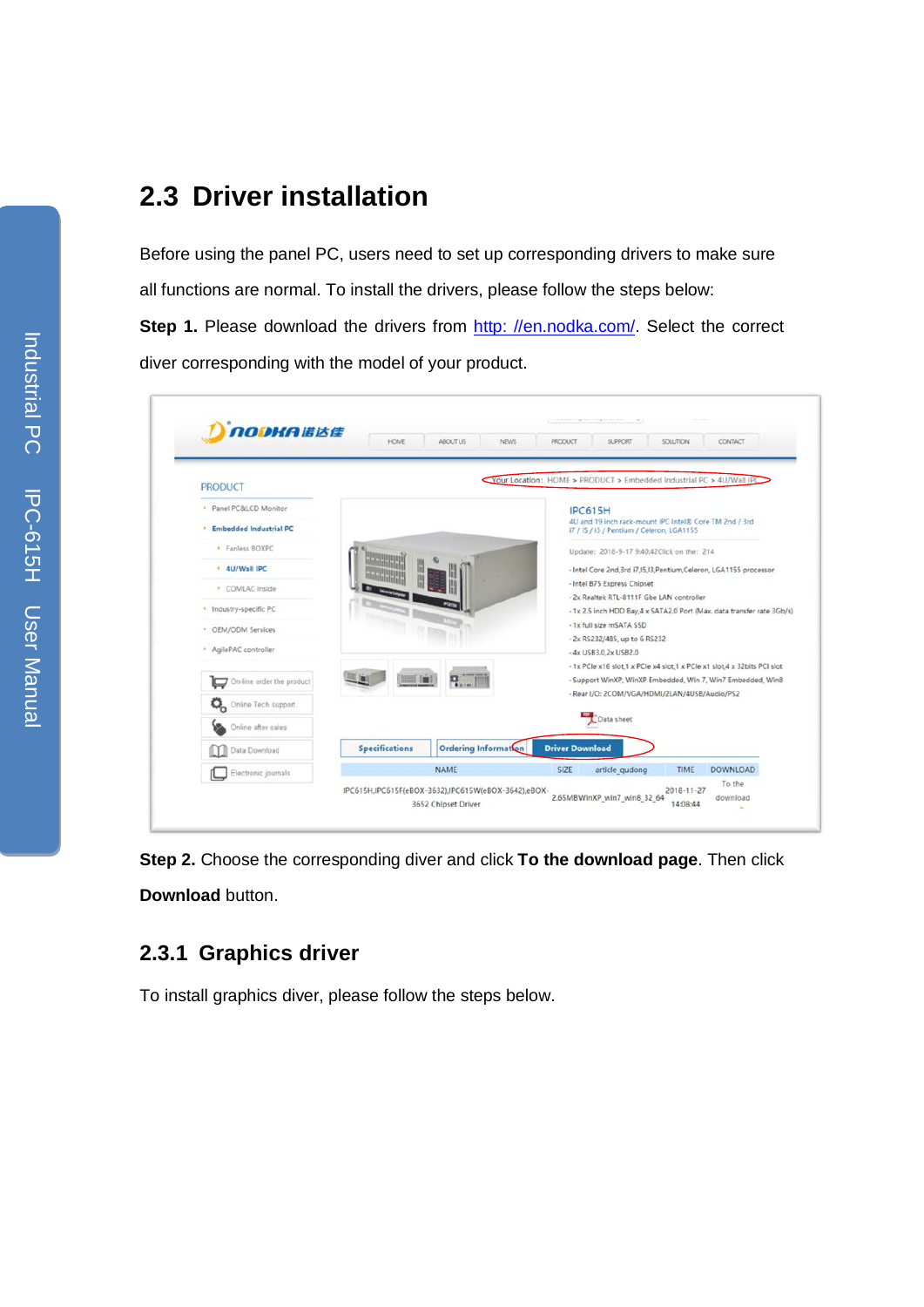**Steps 1.** Double click the application of graphics driver. The default Unzip folder is **C:\Program Files\Graphics**. Click **Install** to install the diver. Then click **Next.**



**Step 2.** Select **Yes, I want to restart this computer now.** Then click **Finish**.

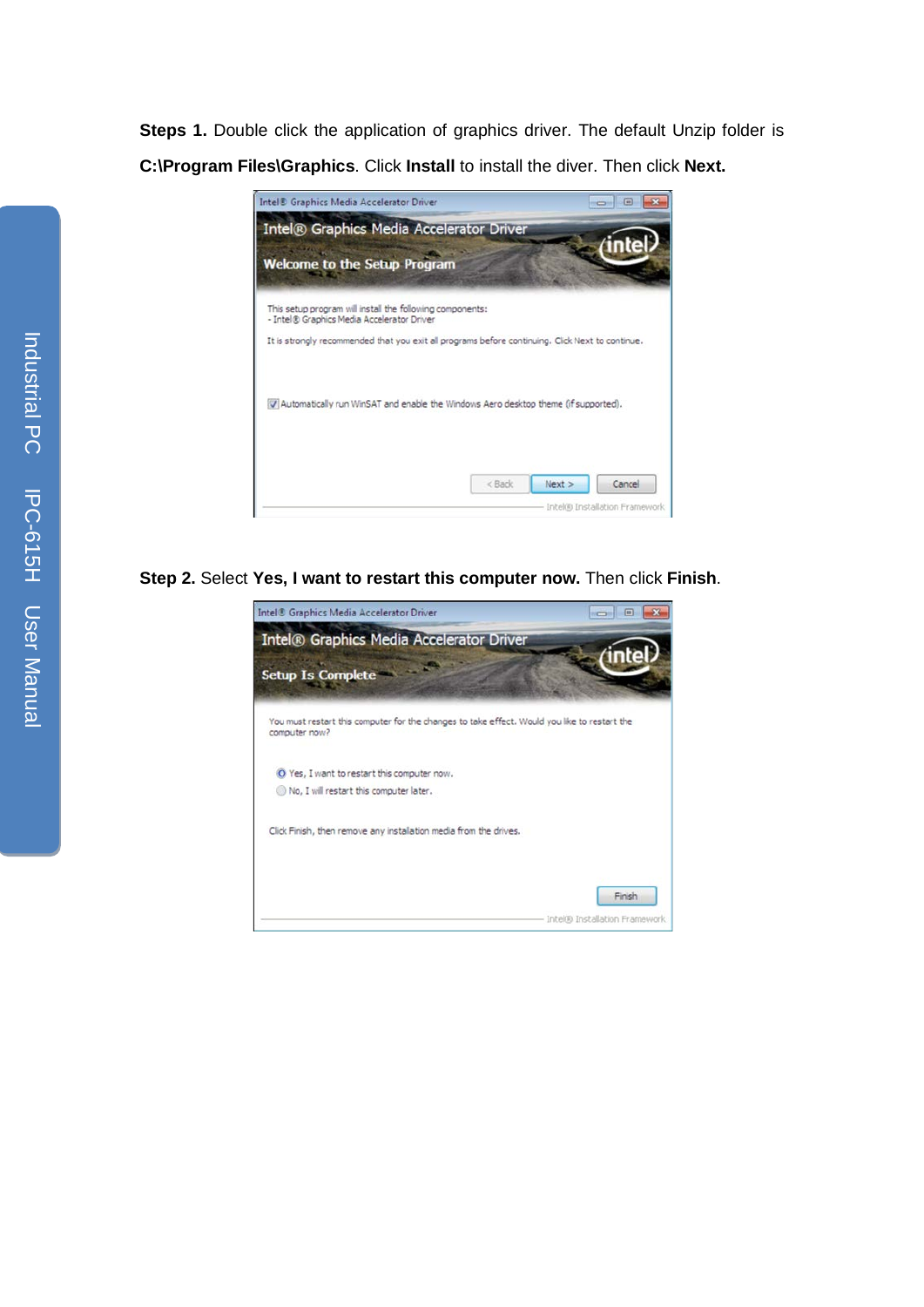**Step 3.** The default display is **VGA**. Normally, the resolution is automatically set according to the size of the display. For example, the recommended resolution for a 21.5" display is 1920\*1080. When linking to HDMI, the resolution can also be set automatically.

**Step 4.** Display parameters can be manually adjusted. Setting as follows: Desktop Key → Properties → Settings → Advanced → Display Config Tab → Secondary Mode → Changing resolution to 1024\*768

| <b>Default Monitor and Intel(R) HD Graphics Properties</b><br>Adapter<br>General | Monitor<br>Intel(R) Graphics and Media Control Panel | Troubleshoot |
|----------------------------------------------------------------------------------|------------------------------------------------------|--------------|
| Color Management<br>Intel® Graphics and Media<br><b>Control Panel</b>            |                                                      |              |
| Display                                                                          | Monitor                                              |              |
| Refresh Rate                                                                     | 60p Hz                                               | ▼            |
| Rotation                                                                         | Rotate To Normal                                     |              |
| Scaling                                                                          | Maintain Display Scaling                             | ▼            |
|                                                                                  |                                                      |              |
|                                                                                  |                                                      |              |
| $\nabla$ Show Tray Icon                                                          | Graphics Properties                                  |              |
|                                                                                  | <b>OK</b><br>Cancel                                  | Apply        |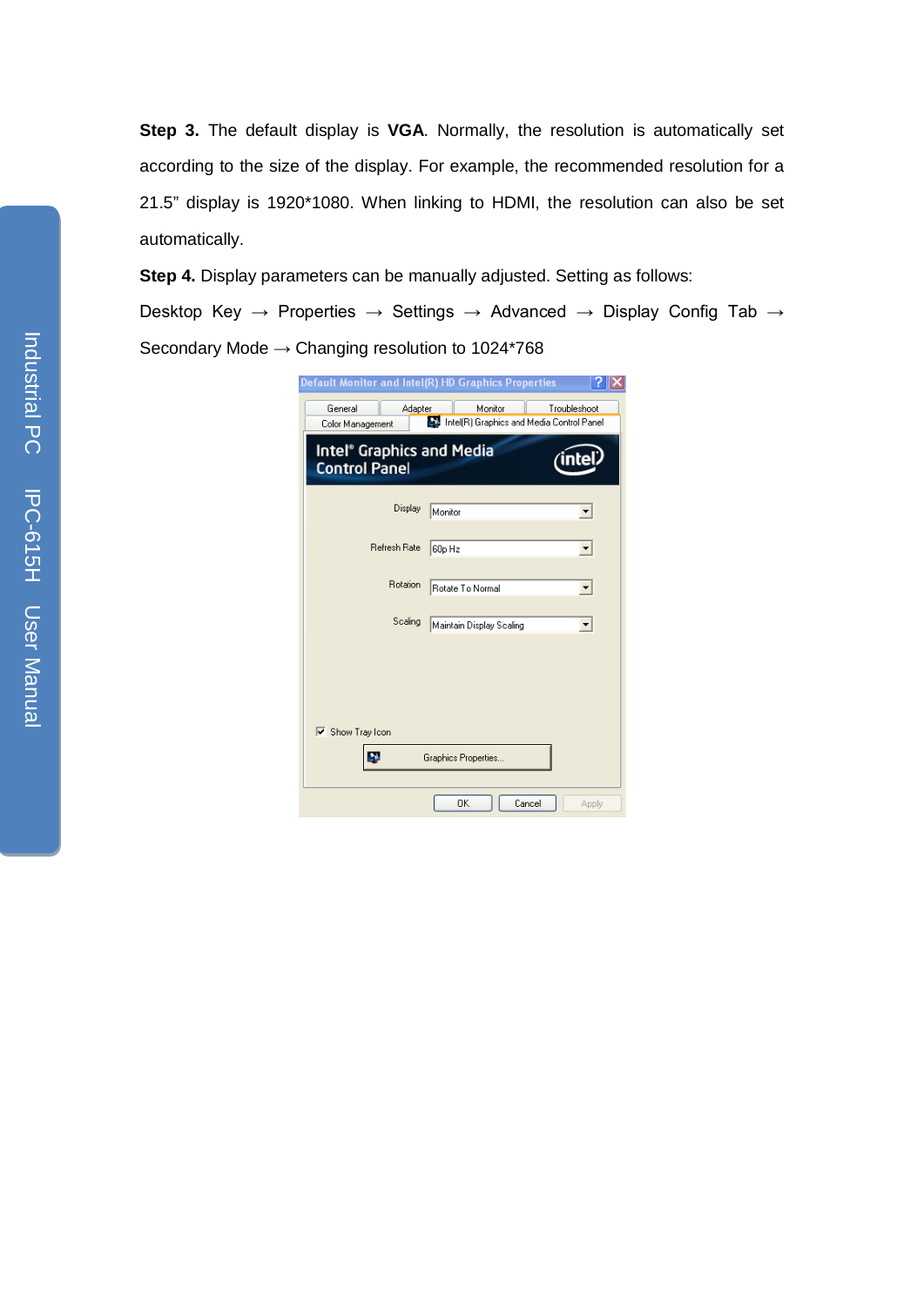# <span id="page-28-0"></span>**Appendix A**

## <span id="page-28-1"></span>**A.1 Safety Precautions**

#### **CAURION:**

The precautions outlined in this chapter should be strictly followed. Failure to do so may cause permanent damage to the product.

## **A.1.1. General Safety Precautions**

Please read the following safety precautions carefully. Make sure you always follow the precautions. Keep this User Manual for later reference.

1. Always follow the **Anti-static precautions (A.2)** when the product is opened.

2. **Make sure the power is turned off and the power cord is disconnected** when the product is being installed, moved or modified.

3. When the product is running, **electric shocks may occur if the chassis of PRODUCT is open**.

4. If amounts of dust, water, or fluids enter the product, please immediately **turn off the power supply and pull out the plug**, then contact the vendor.

5. DO NOT APPLY A VOLTAGE WHICH EXCEEDS THE SPECIFIED VOLTAGE RANGE. OTHERWISE, THIS MAY RESULT IN FIRE OR ELECTRIC SHOCK.

6. DO NOT DROP OR INSERT ANY OBJECTS INTO THE VENTILATION OPENINGS OF THE PRODUCT.

- 7. DO NOT DROP THE PRODUCT AGAINST A HARD SURFACE.
- 8. DO NOT STRIKE OR EXERT EXCESSIVE FORCE ONTO THE LCD PANEL.
- 9. DO NOT TOUCH ANY OF THE LCD PANELS WITH A SHARP OBJECT.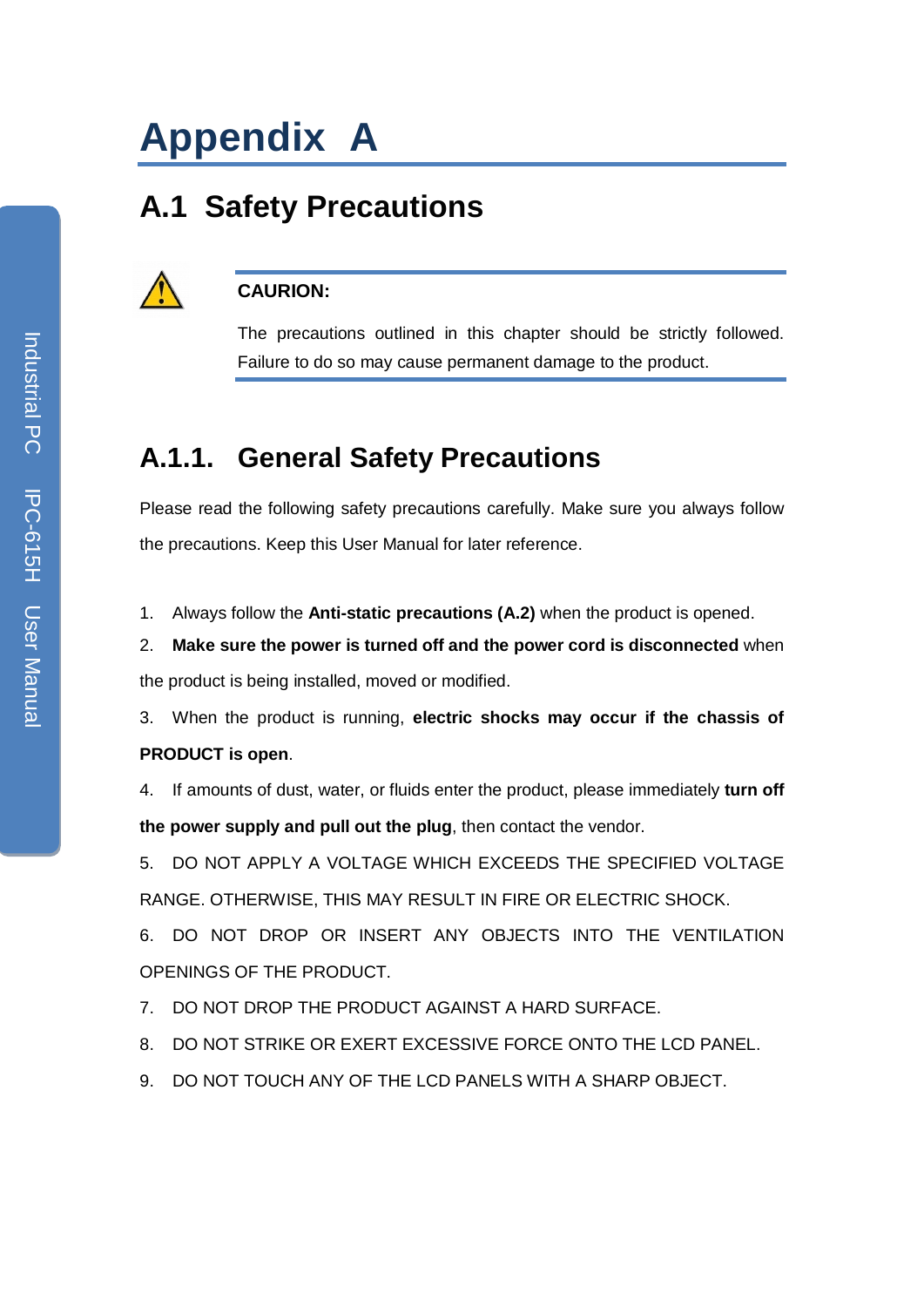10. DO NOT STORE THE PRODUCT IN OUT OF THE TEMPERATURE RANGE WHAT WE SUGGESTED, NOT LESS THEN -30°C OR HIGHER THAN 80°C, OR MAY DAMAGE THE DEVICE.

## **A.1.2. Anti-static Precautions**



#### **WARNING:**

During the installation of the product, failure to take ESD precautions may result in permanent damage to the device and cause severe injury to the user.

Electrostatic discharge (ESD) may cause severe damage to electronic components of product, especially during dry weather. Therefore, please strictly observe the anti-static precautions when opens the product to handle any electrical components inside.

- 1. **Wear an anti-static wristband** to prevent ESD from damaging any electrical components.
- 2. Before and during handling the electrical components, **please frequently touch grounded conducting materials to ground yourself.**
- 3. When configuring or working with an electrical component, **please put the component on an anti-static pad** in order to reduce the possibility of ESD damage.
- 4. **Only touch the edges of the electrical component**, when handling it.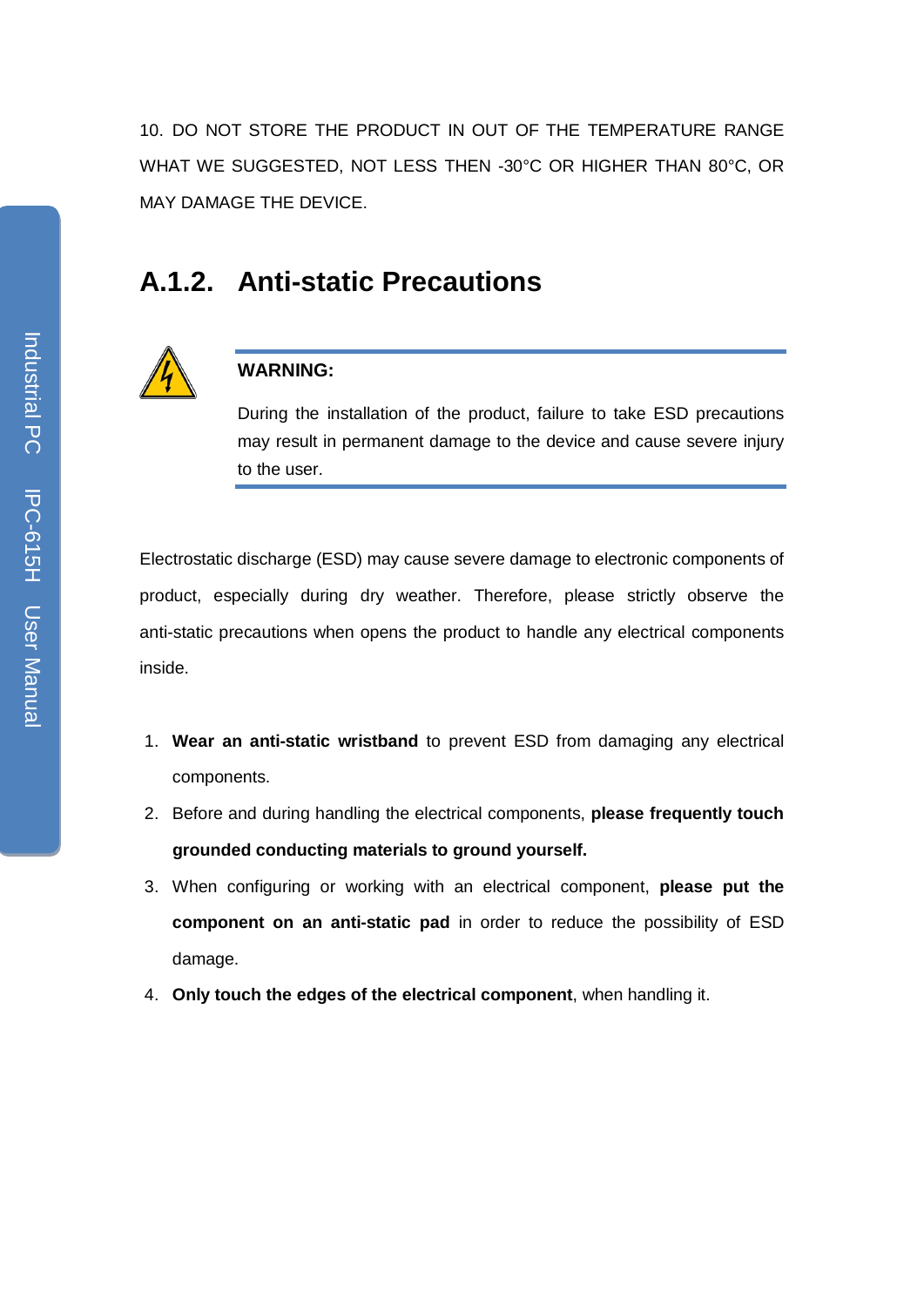## **A.1.3. Disposing of the Equipment**



#### **CAURION:**

If the battery is replaced with the wrong type, there might be a risk of a battery explosion. Only certified engineers can replace the on-board battery.



#### **NOTE:**

Disposal of used batteries must be in accordance with local environmental regulations.

#### **Within the European Union**:



EU-wide legislation, as implemented in each Member State, requires that waste electrical and electronic products carrying the mark (left) must be disposed of separately from normal household waste. This includes monitors and electrical accessories, such as signal cables or power cords. When you need to dispose of your

display products, please follow the guidance of your local authority, or ask the shop where you purchased the product. The mark on electrical and electronic products only applies to the current European Union Member States.

Please follow the national guidelines for electrical and electronic product disposal.

#### **Outside the European Union**:

If you want to dispose the used electrical and electronic products outside the European Union, please contact your local authority so as to comply with the correct disposal method.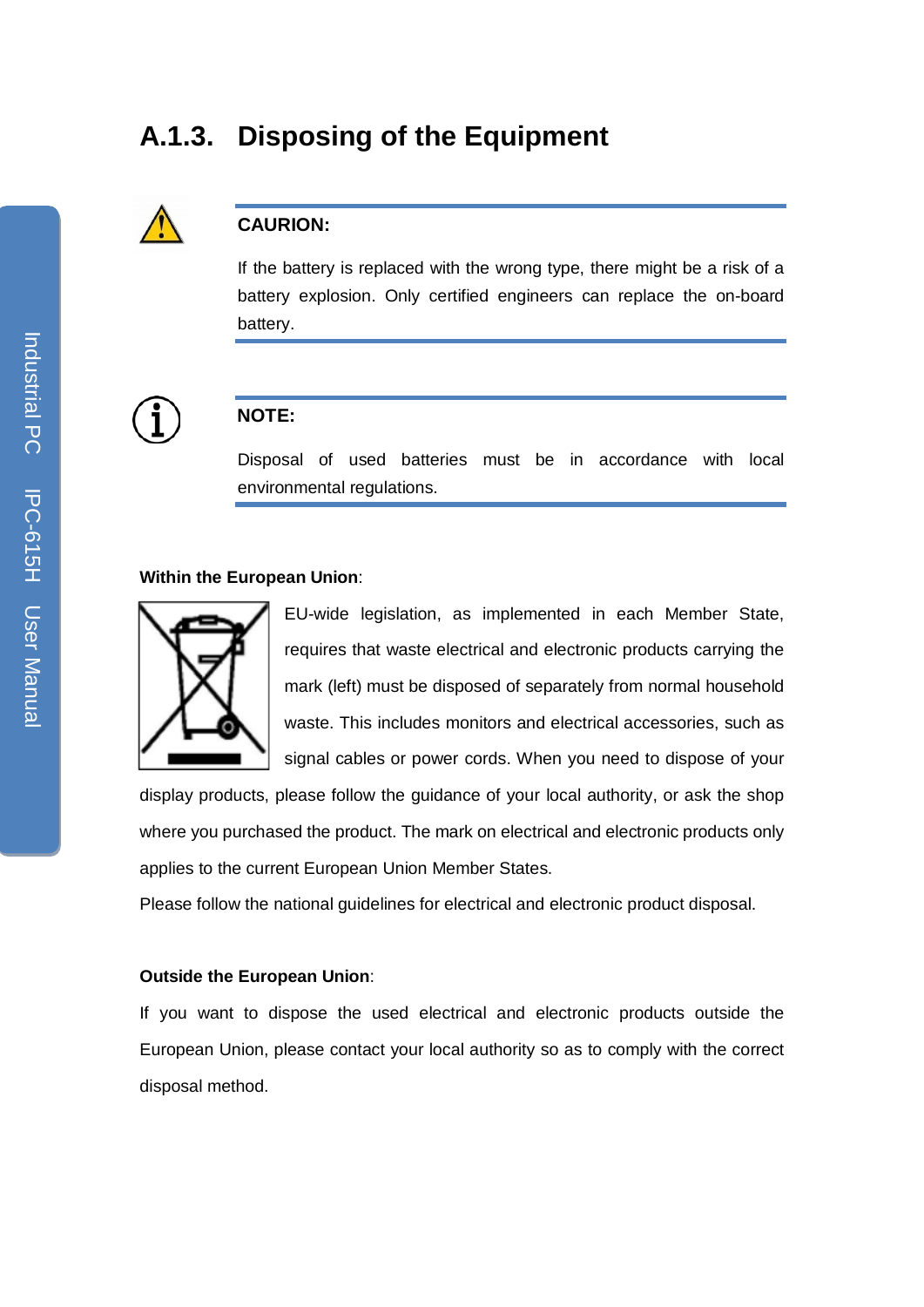## <span id="page-31-0"></span>**A.2 Maintenance and Cleaning Precautions**

When maintaining or cleaning the product, please follow the guidelines below.

## **A.2.1. Maintenance and Cleaning**

Prior to cleaning any part or component of the product, please read the details below.

- 1. Except for the LCD panel, never spray or squirt liquids directly onto any other components. To clean the LCD panel, gently wipe it with a piece of soft dry cloth or a slightly moistened cloth.
- 2. The interior does not require cleaning. Keep fluids away from the interior.
- 3. Be careful not to damage the small, removable components inside.
- 4. Turn off before cleaning.
- 5. Never drop any objects or liquids through the openings.
- 6. Be cautious of any possible allergic reactions to solvents or chemicals used when cleaning.
- 7. Avoid eating, drinking and smoking nearby.

## **A.2.2. Cleaning Tools**

Some components may only be cleaned using a product specifically designed for the purpose. In such case, the product will be explicitly mentioned in the cleaning tips. Below is a list of items to use for cleaning.

- 1. **Cloth**  Although paper towels or tissues can be used, a soft, clean piece of cloth is recommended.
- 2. Water or rubbing alcohol A cloth moistened with water or rubbing alcohol should be used.
- 3. **Using solvents**  The use of solvents is not recommended as they may damage the plastic parts.
- 4. **Vacuum cleaner**  Using a vacuum specifically designed for computers is one of the best methods of cleaning. Dust and dirt can restrict the airflow and cause circuitry to corrode.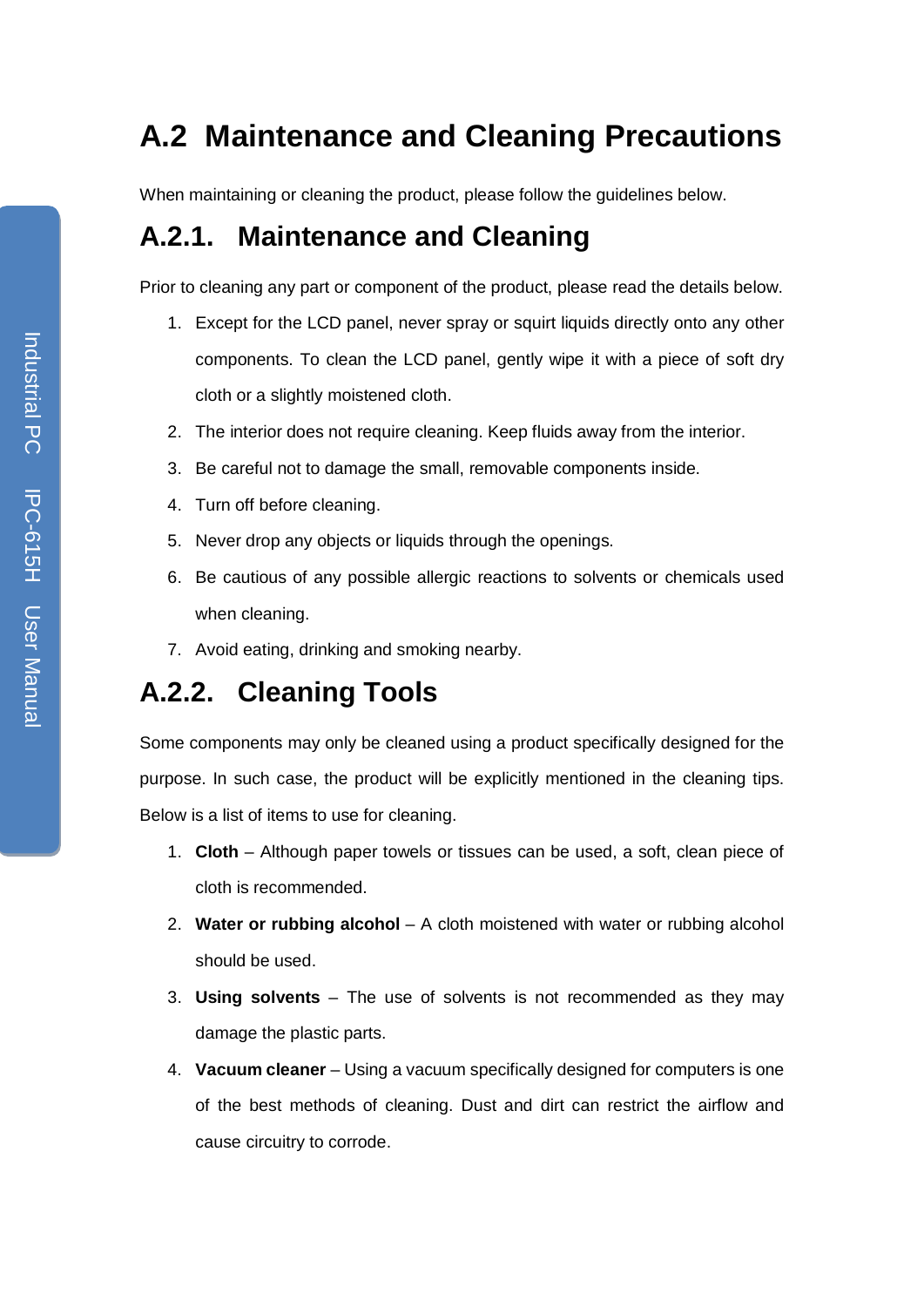- 5. **Cotton swabs**  Cotton swaps moistened with rubbing alcohol or water are excellent tools for wiping hard to reach areas.
- 6. **Foam swabs**  Whenever possible, it is best to use lint free swabs such as foam swabs for cleaning.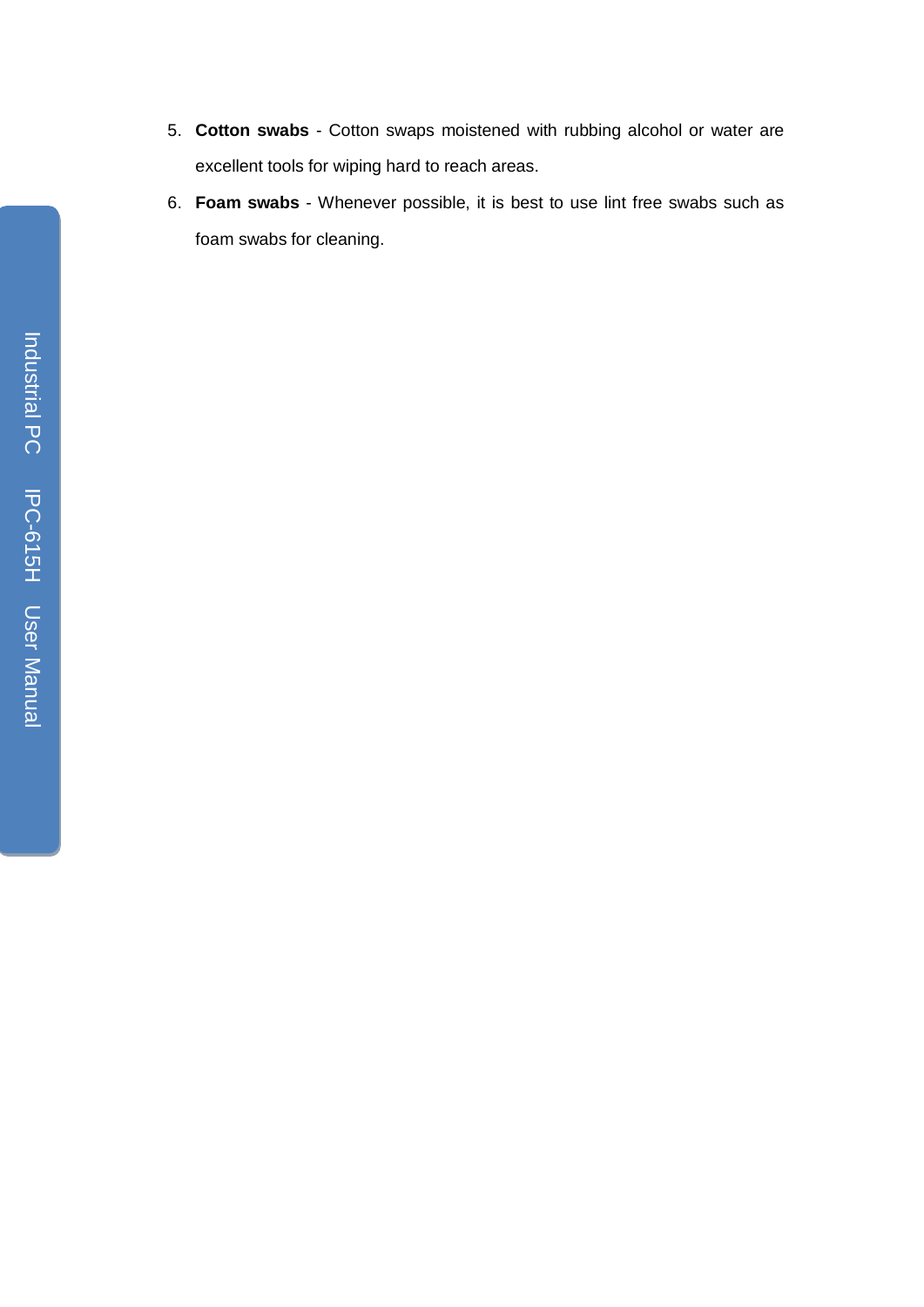## <span id="page-33-0"></span>Appendix B

# <span id="page-33-1"></span>**B.1 Hazardous Materials Disclosure Table for IPB Products Certified as RoHS Compliant Under 2002/95/EC without Mercury**

The details provided in Appendix B are to ensure that the product is compliant with the Peoples Republic of China (China) RoHS standards. The table below acknowledges the presences of small quantities of certain materials in the product, and is applicable to China RoHS only.

A label will be placed on each product to indicate the estimated "Environmentally Friendly Use Period" (EFUP). This is an estimate of the number of years that these substances would "not leak out or undergo abrupt change." This product may contain replaceable sub-assemblies/components which have a shorter EFUP such as batteries and lamps. These components will be separately marked. Please refer to the table on the next page.